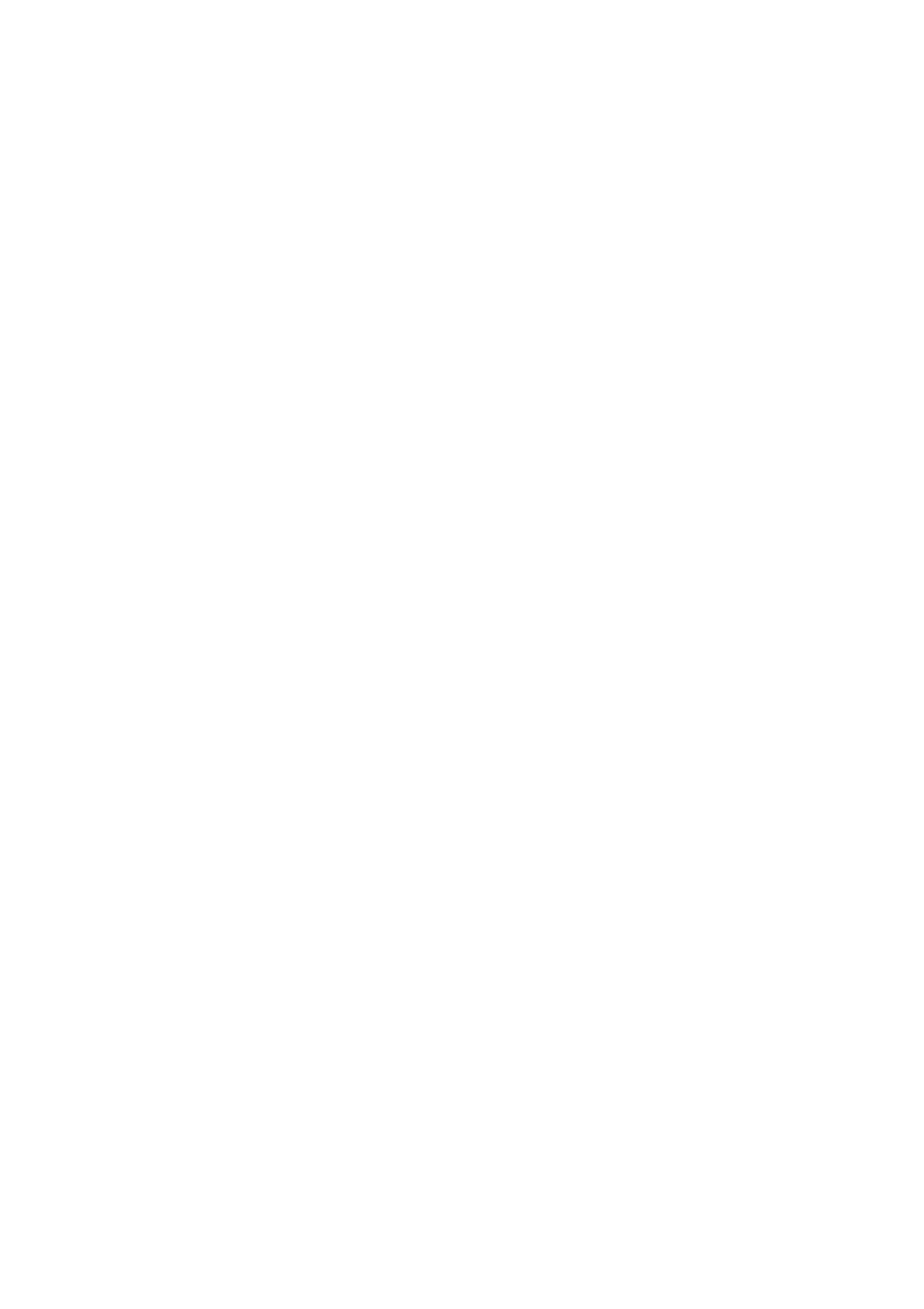Constraints and Language

Edited by

Philippe Blache, Henning Christiansen, Verónica Dahl, Denys Duchier and Jørgen Villadsen

# **CAMBRIDGE SCHOLARS**

PUBLISHING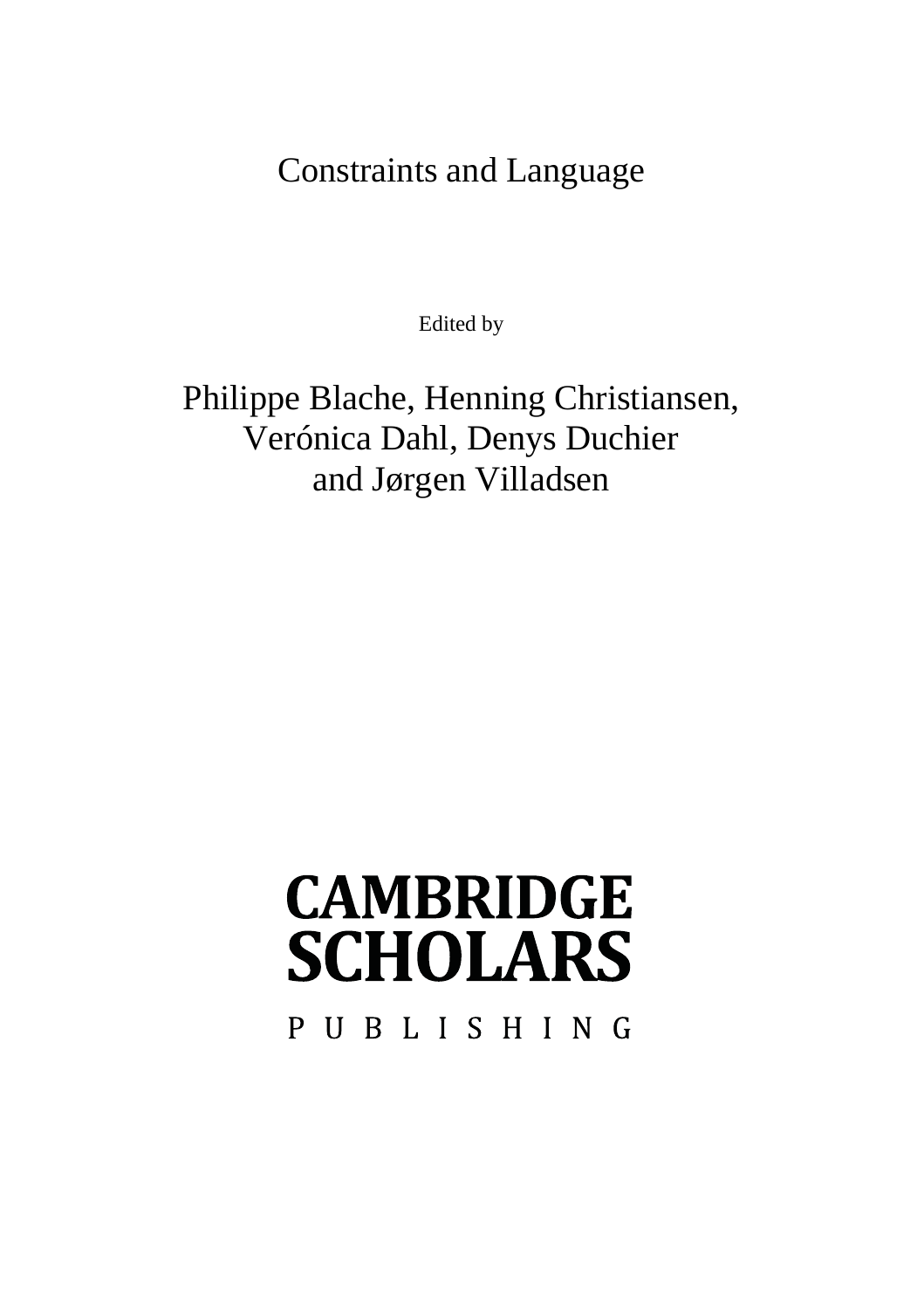Constraints and Language, Edited by Philippe Blache, Henning Christiansen, Verónica Dahl, Denys Duchier and Jørgen Villadsen

This book first published 2014

Cambridge Scholars Publishing

12 Back Chapman Street, Newcastle upon Tyne, NE6 2XX, UK

British Library Cataloguing in Publication Data A catalogue record for this book is available from the British Library

Copyright © 2014 by Philippe Blache, Henning Christiansen, Verónica Dahl, Denys Duchier, Jørgen Villadsen and contributors

All rights for this book reserved. No part of this book may be reproduced, stored in a retrieval system, or transmitted, in any form or by any means, electronic, mechanical, photocopying, recording or otherwise, without the prior permission of the copyright owner.

ISBN (10): 1-4438-6052-2, ISBN (13): 978-1-4438-6052-9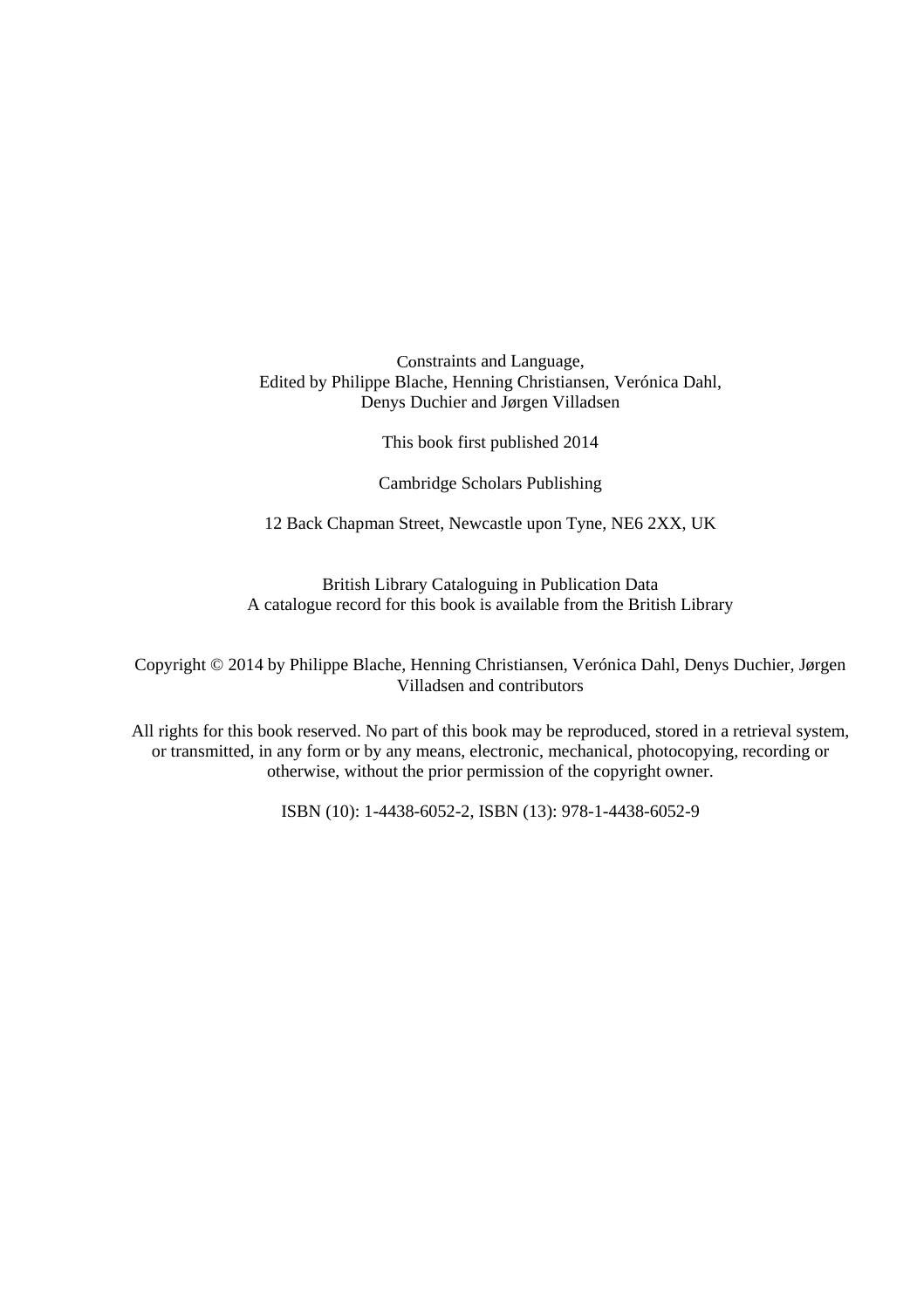# **CONTENTS**

|              | <b>List of Illustrations</b>  |                |                                                                               |                |  |
|--------------|-------------------------------|----------------|-------------------------------------------------------------------------------|----------------|--|
|              | <b>List of Tables</b><br>xiii |                |                                                                               |                |  |
|              | <b>Preface</b>                |                |                                                                               | XV             |  |
| I            |                               |                | <b>Foundations and Overview</b>                                               | 1              |  |
| 1            |                               |                | <b>Constraints in (Computational) Linguistics</b>                             |                |  |
|              |                               |                | Philippe Blache, Jørgen Villadsen                                             | 3              |  |
|              | 1.1                           |                |                                                                               | $\overline{3}$ |  |
|              |                               |                |                                                                               | $\overline{4}$ |  |
|              |                               |                | 1.3 Constraints, linguistics and parsing                                      | 6              |  |
|              |                               | 1.3.1          | Constraints on trees: active constraints and parsing .                        | - 8            |  |
|              |                               |                | 1.3.2 GPSG: the separation of information                                     | 10             |  |
|              |                               |                | 1.3.3 HPSG: the notion of satisfaction                                        | 11             |  |
|              |                               |                | 1.3.4 OT: relaxing constraints                                                | 13             |  |
|              |                               |                | 1.3.5 PG: constraints as syntactic structure $\dots \dots$                    | 15             |  |
|              | 1.4                           |                |                                                                               | 17             |  |
|              |                               |                | Bibliography $\ldots \ldots \ldots \ldots \ldots \ldots \ldots \ldots \ldots$ | 18             |  |
| $\mathbf{2}$ |                               | guage Analysis | <b>Constraints and Logic Programming in Grammars and Lan-</b>                 |                |  |
|              |                               |                | Henning Christiansen                                                          | 21             |  |
|              |                               |                |                                                                               | 21             |  |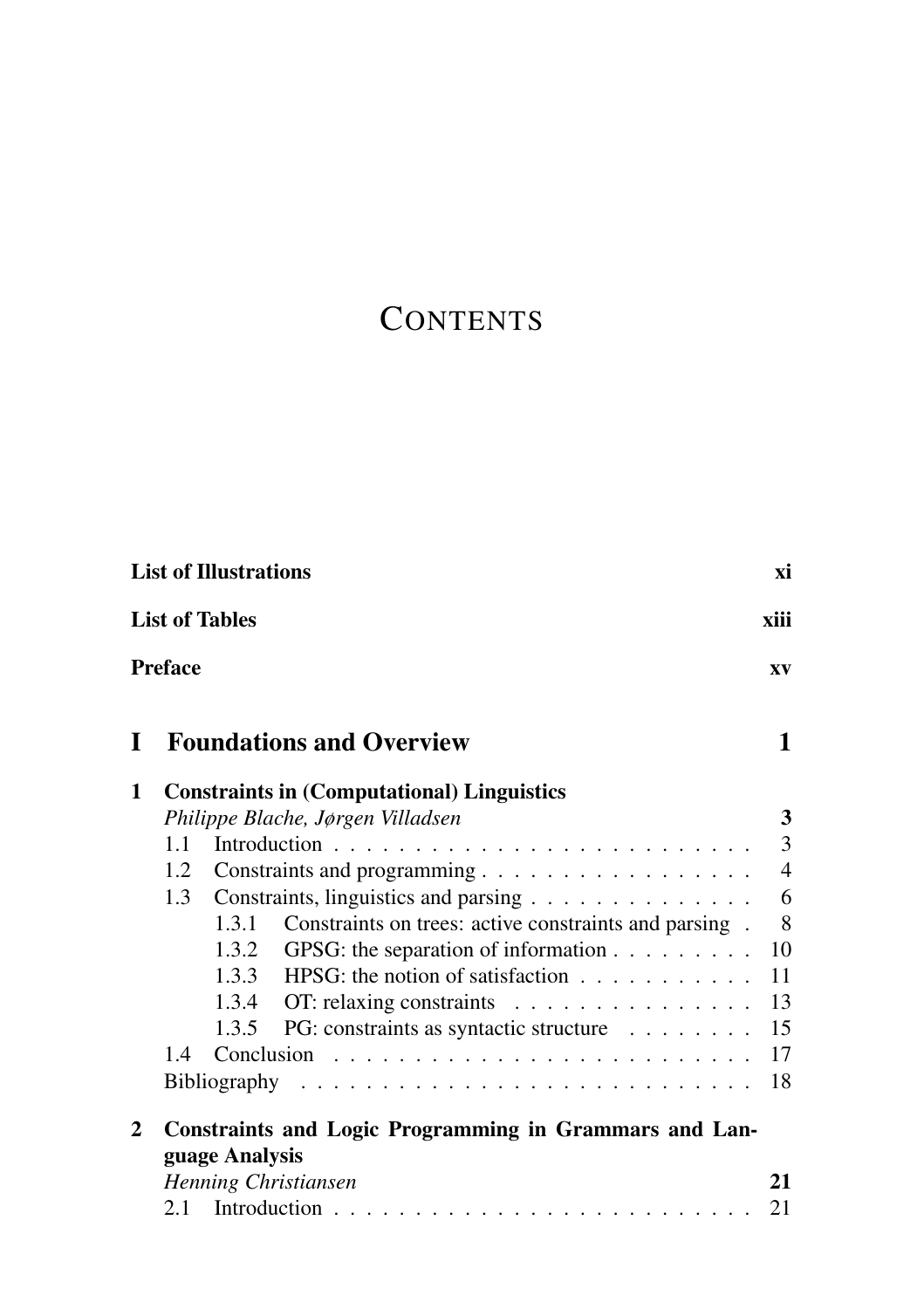# CONSTRAINTS AND LANGUAGE

|   | 2.2   |                                                                                | 22 |
|---|-------|--------------------------------------------------------------------------------|----|
|   |       | Different Notions of Constraints in Grammars and<br>2.2.1                      |    |
|   |       | Logic Programming                                                              | 22 |
|   |       | Constraint Handling Rules, CHR<br>2.2.2                                        | 23 |
|   | 2.3   | Abductive Reasoning in Logic Programming with Constraints                      | 25 |
|   | 2.4   | Using CHR with Definite Clause Grammars for Discourse                          |    |
|   |       |                                                                                | 28 |
|   | 2.5   |                                                                                | 30 |
|   | 2.6   |                                                                                | 33 |
|   |       | Bibliography                                                                   | 33 |
| 3 |       | Model-theoretic Syntax: Property Grammars, Status and Direc-                   |    |
|   | tions | Philippe Blache, Jean-Philippe Prost                                           | 37 |
|   | 3.1   |                                                                                | 37 |
|   | 3.2   | Model Theory for Modelling Natural Language                                    | 38 |
|   | 3.3   | The Constructive Perspective: A Constraint Network for                         |    |
|   |       | Representing and Processing the Linguistic Structure                           | 40 |
|   |       | Generative-Enumerative vs. Model-Theoretic Syntax<br>3.3.1                     | 41 |
|   |       | Generativity and hierarchical structures<br>3.3.2                              | 43 |
|   |       | The Property Grammar Framework<br>3.3.3                                        | 46 |
|   | 3.4   | The Descriptive Perspective: A Constraint Network for Com-                     |    |
|   |       | pleting the Linguistic Structure                                               | 49 |
|   | 3.5   |                                                                                | 52 |
|   | 3.6   |                                                                                | 55 |
|   |       | Bibliography                                                                   | 56 |
| 4 |       | <b>Constraints in Optimality Theory: Personal Pronouns and Point-</b>          |    |
|   | ing   |                                                                                |    |
|   |       | Helen de Hoop                                                                  | 61 |
|   | 4.1   |                                                                                | 61 |
|   | 4.2   | First and second versus third person pronouns                                  | 64 |
|   | 4.3   | Incremental optimisation of anaphoric third person pronouns                    | 70 |
|   | 4.4   | OT semantic analysis of personal pronouns and pointing<br>$\ddot{\phantom{a}}$ | 72 |
|   | 4.5   | OT syntactic analysis of personal pronouns and pointing                        | 81 |
|   | 4.6   | Conclusion                                                                     | 84 |
|   |       | Bibliography                                                                   | 85 |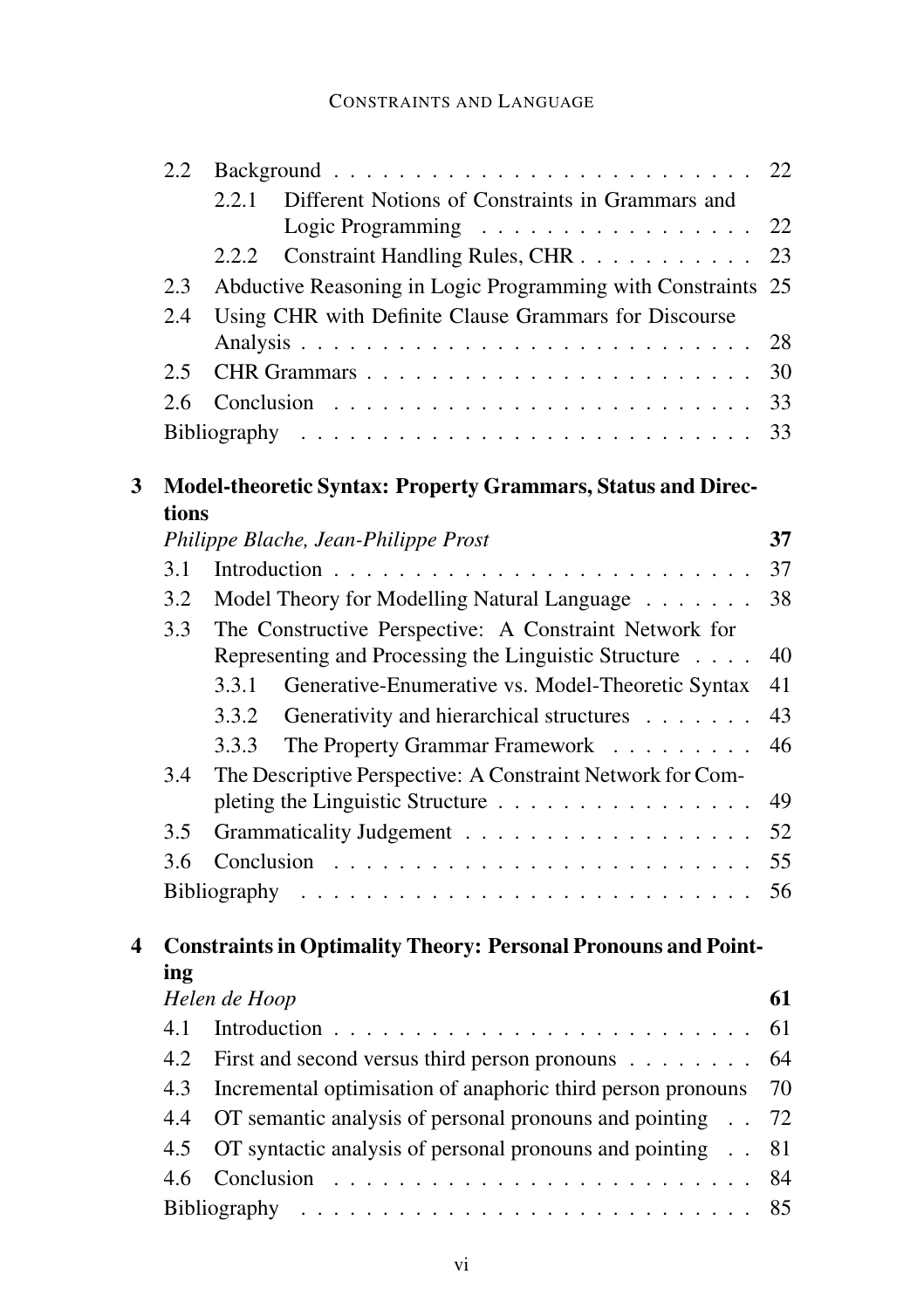# **CONTENTS**

# II Recent Advances in Constraints and Language Processing 91

| 5 |         |       | <b>Constraint-driven Grammar Description</b>                          |     |  |  |  |
|---|---------|-------|-----------------------------------------------------------------------|-----|--|--|--|
|   |         |       | Benoît Crabbé, Denys Duchier, Yannick Parmentier, Simon Petitjean 93  |     |  |  |  |
|   | 5.1     |       |                                                                       | 93  |  |  |  |
|   | 5.2     |       | Semi-automatic production of tree-adjoining grammars                  | 97  |  |  |  |
|   |         | 5.2.1 |                                                                       | 97  |  |  |  |
|   |         | 5.2.2 | Description languages                                                 | 98  |  |  |  |
|   | 5.3     |       | eXtensible MetaGrammar: constraint-based grammar de-                  |     |  |  |  |
|   |         |       |                                                                       |     |  |  |  |
|   |         | 5.3.1 | A language for describing tree fragments 100                          |     |  |  |  |
|   |         | 5.3.2 | A language for combining tree fragments 106                           |     |  |  |  |
|   |         | 5.3.3 | Towards a library of linguistic principles 107                        |     |  |  |  |
|   | 5.4     |       | Cross framework grammar design using metagrammars 109                 |     |  |  |  |
|   |         | 5.4.1 | Producing a lexical-functional grammar using a meta-                  |     |  |  |  |
|   |         |       |                                                                       |     |  |  |  |
|   |         | 5.4.2 | Producing a property grammar using a metagrammar 114                  |     |  |  |  |
|   |         | 5.4.3 | Towards extensible metagrammars 117                                   |     |  |  |  |
|   | 5.5     |       |                                                                       |     |  |  |  |
|   |         |       |                                                                       |     |  |  |  |
| 6 |         |       | <b>Extending the Constraint Satisfaction for better Language Pro-</b> |     |  |  |  |
|   | cessing |       |                                                                       |     |  |  |  |
|   |         |       |                                                                       |     |  |  |  |
|   |         |       | Kilian A. Foth, Patrick McCrae, Wolfgang Menzel                       | 123 |  |  |  |
|   | 6.1     |       |                                                                       |     |  |  |  |
|   | 6.2     |       | The Constraint Satisfaction Problem 126                               |     |  |  |  |
|   | 6.3     |       | NLP formalisms and the CSP 128                                        |     |  |  |  |
|   |         | 6.3.1 | Constraints as value subsets 128                                      |     |  |  |  |
|   |         | 6.3.2 | Hard and soft Constraints 130                                         |     |  |  |  |
|   |         |       | 6.3.3 Uniform and free-form Constraints 131                           |     |  |  |  |
|   |         | 6.3.4 | Axiomatic and empirical grammars 132                                  |     |  |  |  |
|   | 6.4     |       | Dependency Grammar Modelling with Locally-Scoped Con-                 |     |  |  |  |
|   |         |       |                                                                       |     |  |  |  |
|   | 6.5     |       |                                                                       |     |  |  |  |
|   | 6.6     |       | Extending Local Constraints to Global Phenomena 135                   |     |  |  |  |
|   |         | 6.6.1 | Supra-local Constraints 135                                           |     |  |  |  |
|   |         | 6.6.2 | Recursive Tree Traversal 138<br>Localised Ancillary Constraints 139   |     |  |  |  |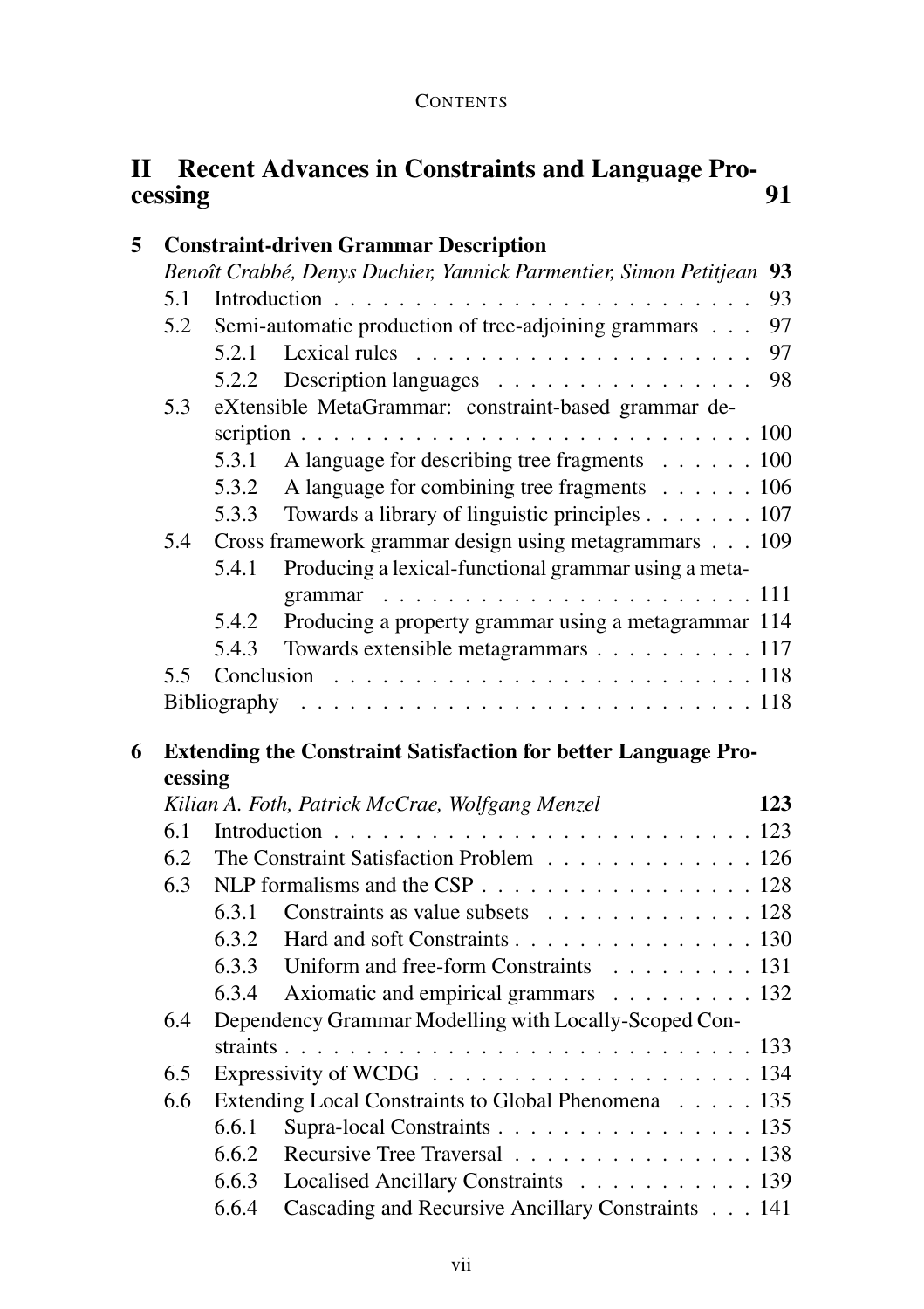## CONSTRAINTS AND LANGUAGE

|   | 6.7 |                                                                                   |  |
|---|-----|-----------------------------------------------------------------------------------|--|
|   | 6.8 |                                                                                   |  |
|   |     |                                                                                   |  |
|   |     |                                                                                   |  |
| 7 |     | <b>On Semantic Properties in Constraint-Based Grammars</b>                        |  |
|   |     | Verónica Dahl, Baohua Gu, J. Emilio Miralles<br>149                               |  |
|   | 7.1 |                                                                                   |  |
|   | 7.2 | Background on Property Grammars 151                                               |  |
|   | 7.3 | Semantic Property Grammars 152                                                    |  |
|   | 7.4 | Our Parsing Methodology154                                                        |  |
|   |     | Background: HyProlog 154<br>7.4.1                                                 |  |
|   |     | A Hyprolog Parser for Property Grammars 157<br>7.4.2                              |  |
|   | 7.5 |                                                                                   |  |
|   | 7.6 |                                                                                   |  |
|   |     | <b>Bibliography</b>                                                               |  |
|   |     |                                                                                   |  |
|   |     |                                                                                   |  |
| 8 |     | Multi-dimensional Type Theory: Rules, Categories and Combi-                       |  |
|   |     | nators for Syntax and Semantics                                                   |  |
|   |     | Jørgen Villadsen<br>167                                                           |  |
|   | 8.1 |                                                                                   |  |
|   |     | 8.1.1                                                                             |  |
|   |     | 8.1.2                                                                             |  |
|   |     | 8.1.3                                                                             |  |
|   |     | 8.1.4                                                                             |  |
|   |     | 8.1.5                                                                             |  |
|   |     | 8.1.6<br>Type Language and Type Interpretation 171                                |  |
|   |     | 8.1.7<br>Theory of Inhabitation and Theory of Formation 172                       |  |
|   |     | 8.1.8                                                                             |  |
|   | 8.2 | The Rules $\ldots \ldots \ldots \ldots \ldots \ldots \ldots \ldots \ldots \ldots$ |  |
|   |     | 8.2.1                                                                             |  |
|   | 8.3 | The Categories                                                                    |  |
|   |     | 8.3.1<br>Comments                                                                 |  |
|   | 8.4 | The Combinators $\ldots \ldots \ldots \ldots \ldots \ldots \ldots \ldots 177$     |  |
|   |     | 8.4.1                                                                             |  |
|   | 8.5 | Examples: Syntax and Semantics 180                                                |  |
|   |     | Step-by-Step Formula Extraction 181<br>8.5.1                                      |  |
|   |     | 8.5.2                                                                             |  |
|   | 8.6 |                                                                                   |  |
|   |     | Bibliography                                                                      |  |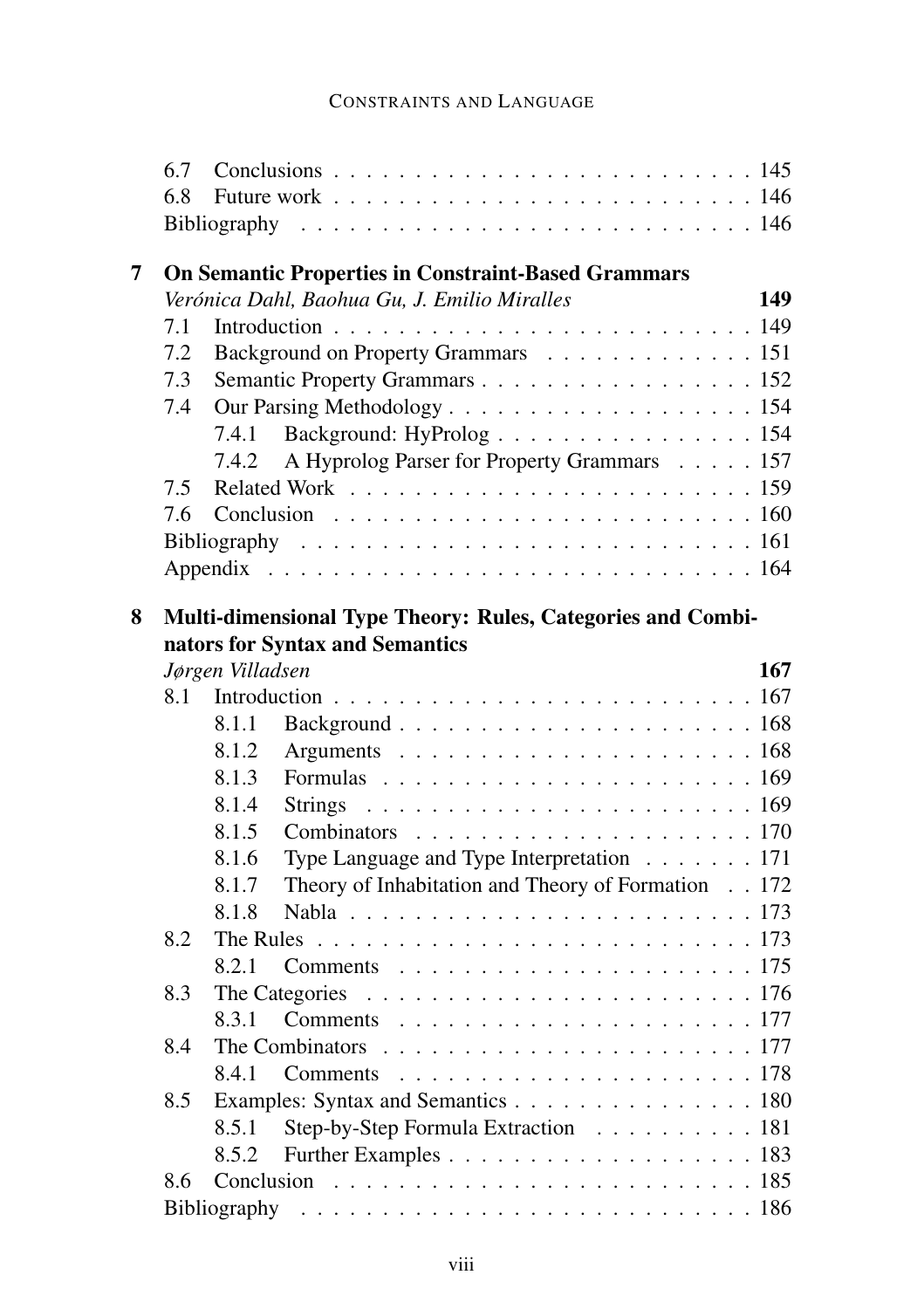# **CONTENTS**

| 9 |     | <b>Constraint-based Sign Language Processing</b>                                 |
|---|-----|----------------------------------------------------------------------------------|
|   |     | Annelies Braffort, Michael Filhol<br>191                                         |
|   | 9.1 |                                                                                  |
|   | 9.2 | Linguistic description of Sign Languages 192                                     |
|   |     | 9.2.1<br>Phonology $\ldots \ldots \ldots \ldots \ldots \ldots \ldots \ldots 193$ |
|   |     | 9.2.2<br>Phonetics                                                               |
|   |     | 9.2.3                                                                            |
|   |     | 9.2.4<br>Lexicon, syntax and linguistic levels 196                               |
|   | 9.3 |                                                                                  |
|   |     | 9.3.1<br>Generative/categorical grammars 197                                     |
|   |     | 9.3.2<br>Machine learning approaches 198                                         |
|   |     | SL-specific approaches 199<br>9.3.3                                              |
|   | 9.4 | AZee                                                                             |
|   | 9.5 |                                                                                  |
|   |     | SL Generation Module (SL Gene) 211<br>9.5.1                                      |
|   |     | 9.5.2<br>Virtual Signer Animation Module (VS Anim) 212                           |
|   | 9.6 | Conclusion                                                                       |
|   |     | <b>Bibliography</b>                                                              |
|   |     | 10 Geometric Logics                                                              |
|   |     | Hedda R. Schmidtke<br>219                                                        |
|   |     |                                                                                  |
|   |     |                                                                                  |
|   |     | 10.3 Expressiveness of Context Logic 226                                         |
|   |     | 10.3.1 Binary Relations in Context Logic 227                                     |
|   |     | 10.3.2 Perception and Reasoning 228                                              |
|   |     | 10.3.3 Changing Perspectives 229                                                 |
|   |     |                                                                                  |
|   |     |                                                                                  |
|   |     |                                                                                  |
| Ш |     | <b>Applications</b><br>235                                                       |
|   |     | 11 Constraint-based Word Segmentation for Chinese                                |
|   |     | Henning Christiansen, Bo Li<br>237                                               |
|   |     |                                                                                  |
|   |     | 11.2 Background and Related Work 238                                             |
|   |     | The Chinese Word Segmentation Problem 238<br>11.2.1                              |
|   |     | 11.2.2 CHR Grammars<br>. 239                                                     |
|   |     | 11.3 A Lexicon in a CHR Grammar 242                                              |
|   |     |                                                                                  |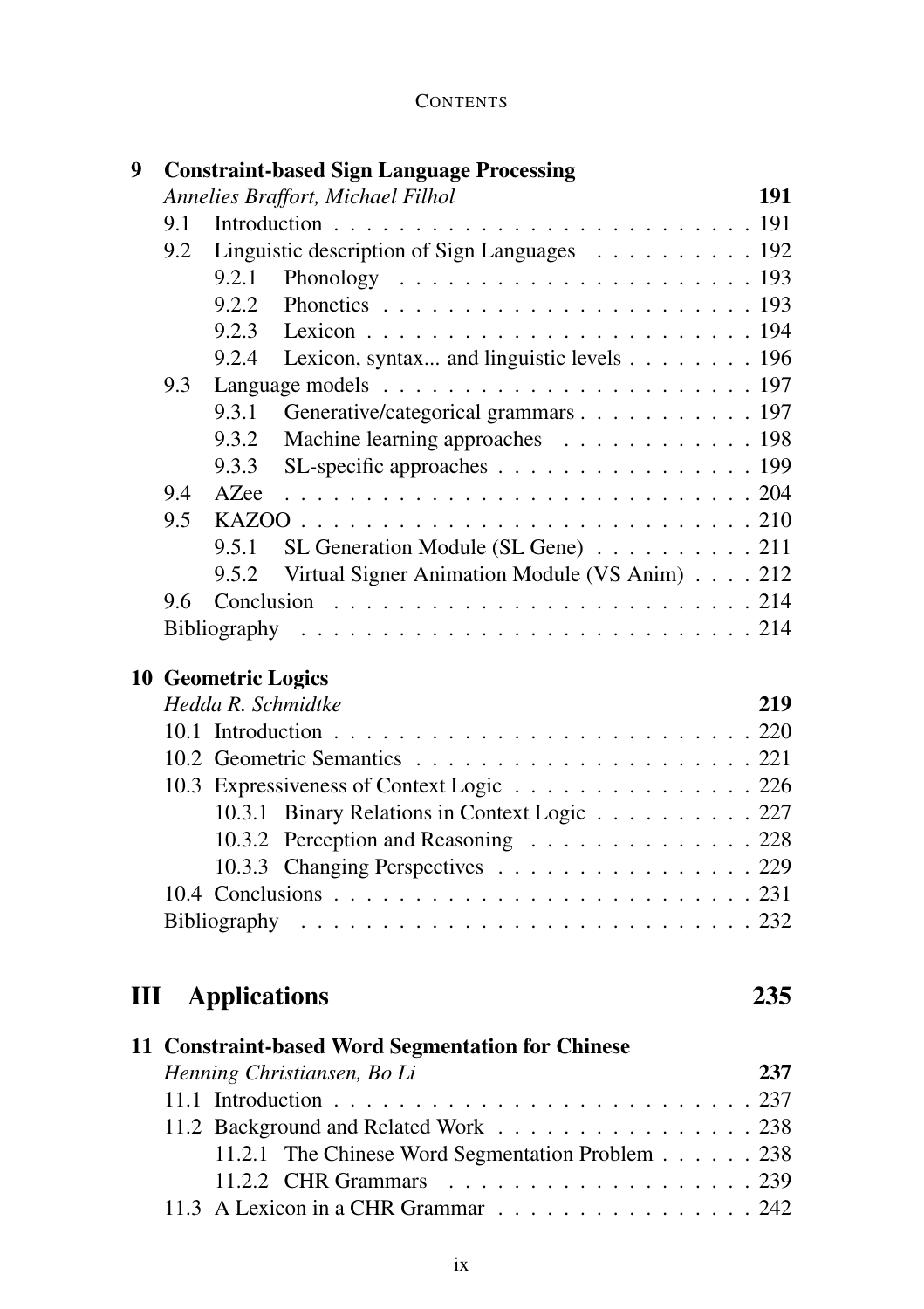|                     |        | 11.4 Maximum Matching $\ldots \ldots \ldots \ldots \ldots \ldots \ldots 243$ |     |
|---------------------|--------|------------------------------------------------------------------------------|-----|
|                     |        | 11.5 Maximum Ambiguous Segments 245                                          |     |
|                     |        |                                                                              |     |
|                     |        |                                                                              |     |
|                     |        |                                                                              |     |
|                     |        | 12 Supertagging with Constraints                                             |     |
|                     |        | Guillaume Bonfante, Bruno Guillaume, Mathieu Morey, Guy Perrier253           |     |
|                     |        |                                                                              |     |
|                     |        | 12.2 The Companionship Principle in Brief 257                                |     |
|                     |        | 12.2.1 Parsing with an AB-grammar 257                                        |     |
|                     |        | 12.2.2 Filtering lexical taggings with the Companionship                     |     |
|                     |        |                                                                              |     |
|                     | 12.2.3 | Implementation with Automata 261                                             |     |
|                     |        |                                                                              |     |
|                     |        | 12.4 The Companionship Principle 268                                         |     |
|                     |        | 12.4.1 The statement of the Companionship Principle 268                      |     |
|                     |        | 12.4.2 The "Companionship Principle" language 269                            |     |
|                     |        | 12.4.3 Generalisation of the Companionship Principle to                      |     |
|                     |        |                                                                              |     |
|                     |        | 12.4.4 The Undirected Companionship Principle 272                            |     |
|                     |        | 12.4.5 The Affine and Linear Companionship Principles 273                    |     |
|                     |        | 12.5 Implementation of the Companionship Principle with au-                  |     |
|                     |        |                                                                              |     |
|                     |        | 12.5.1 Automaton to represent sets of lexical taggings 276                   |     |
|                     |        | 12.5.2 Implementation of the Companionship Principle 277                     |     |
|                     |        | 12.5.3 Approximation: the Rough Companionship Princi-                        |     |
|                     |        |                                                                              |     |
|                     |        | 12.5.4 Affine and Linear Companionship Principle (ACP) . 281                 |     |
|                     |        | 12.5.5 Implementation of Lexicalised grammars 283                            |     |
|                     |        | 12.6 Application to Interaction Grammars 284                                 |     |
|                     |        | 12.6.1 Interaction Grammars 284                                              |     |
|                     |        | 12.6.2 Companionship Principle for IG 287                                    |     |
|                     |        | 12.7 Application to Lexicalised Tree Adjoining Grammars (LTAG)290            |     |
|                     |        |                                                                              |     |
|                     |        |                                                                              |     |
| <b>Contributors</b> |        |                                                                              | 299 |
| <b>Index</b>        |        |                                                                              | 305 |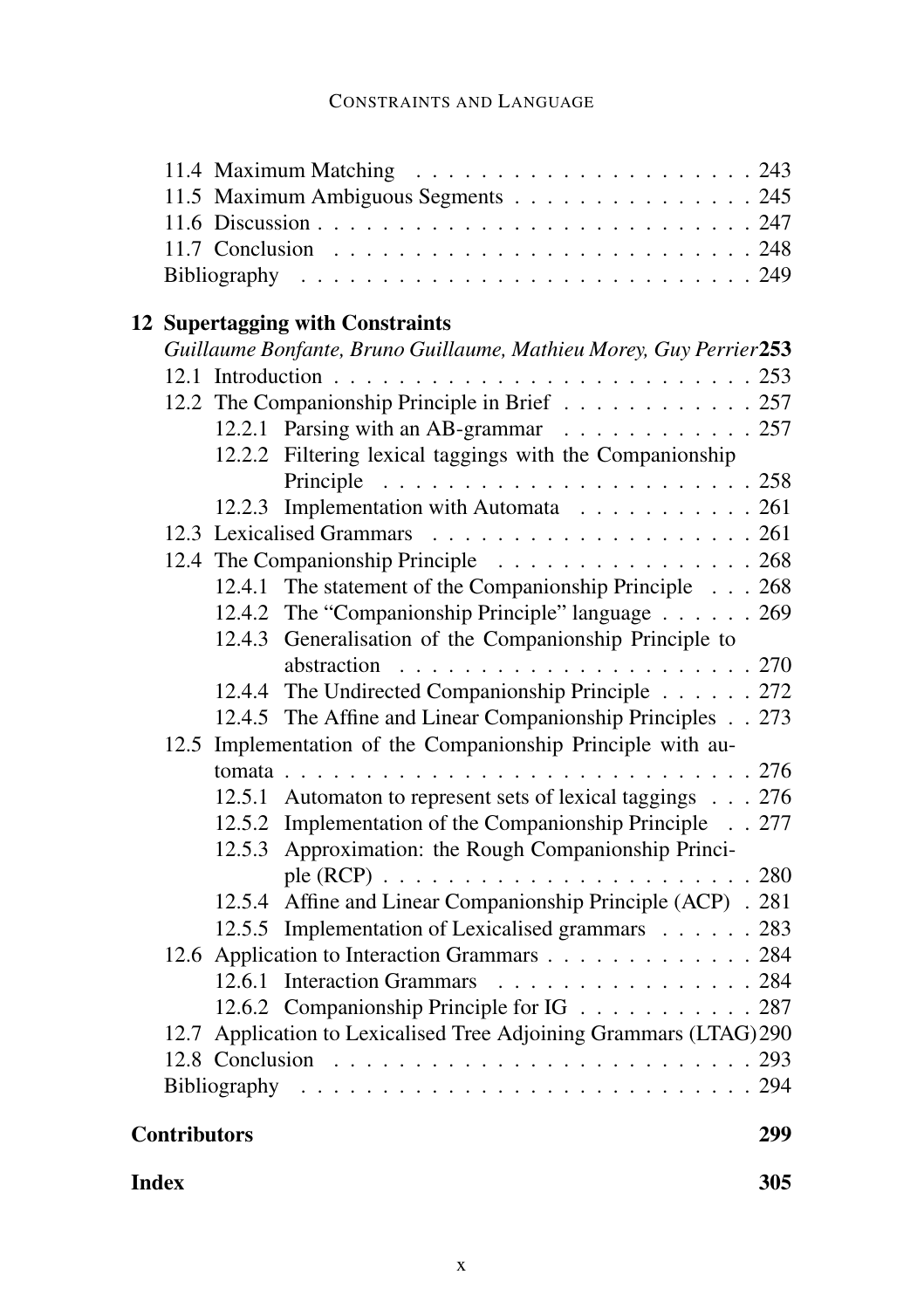# LIST OF ILLUSTRATIONS

| 1.1 | Example of a feature-structure satisfying an input description 13                             |    |
|-----|-----------------------------------------------------------------------------------------------|----|
| 3.1 | Example of parse deemed ungrammatical through model                                           |    |
|     |                                                                                               | 51 |
| 3.2 | Tree model for a NP constituent                                                               | 53 |
| 3.3 | Tree model for a S constituent                                                                | 54 |
| 4.1 | Pointing to two imaginary addressees $[you]_1$ and $[you]_2$ (Zwets                           |    |
|     |                                                                                               | 73 |
| 4.2 | Pointing to introduce a discourse referent (Zwets 2014)                                       | 74 |
| 4.3 | Pointing at drawing while uttering sentence $(4.4.3) \dots$ .                                 | 76 |
| 4.4 | Pointing to an imaginary addressee while uttering sentence                                    | 78 |
|     |                                                                                               |    |
| 4.5 | Pointing at paper while uttering a sentence (4.4.5) (Zwets                                    | 79 |
| 5.1 | Tree rewriting in TAG $\ldots \ldots \ldots \ldots \ldots \ldots \ldots$                      | 95 |
| 5.2 |                                                                                               | 96 |
| 5.3 | Structural redundancy in TAG                                                                  | 96 |
| 5.4 | Combining elementary tree fragments                                                           | 99 |
| 5.5 | Fragments described using the language $L(\emptyset)$ 102                                     |    |
| 5.6 | Models for the combination of fragments of Figure 5.5 102                                     |    |
| 5.7 | Fragments described using the language $L(\theta)$ (continued) 103                            |    |
| 5.8 | Models for the combination of fragments of Figure 5.7 103                                     |    |
| 5.9 | Fragments described using the language $L(\rho n \text{ a} \text{ m} \text{ e} \text{s})$ 104 |    |
|     |                                                                                               |    |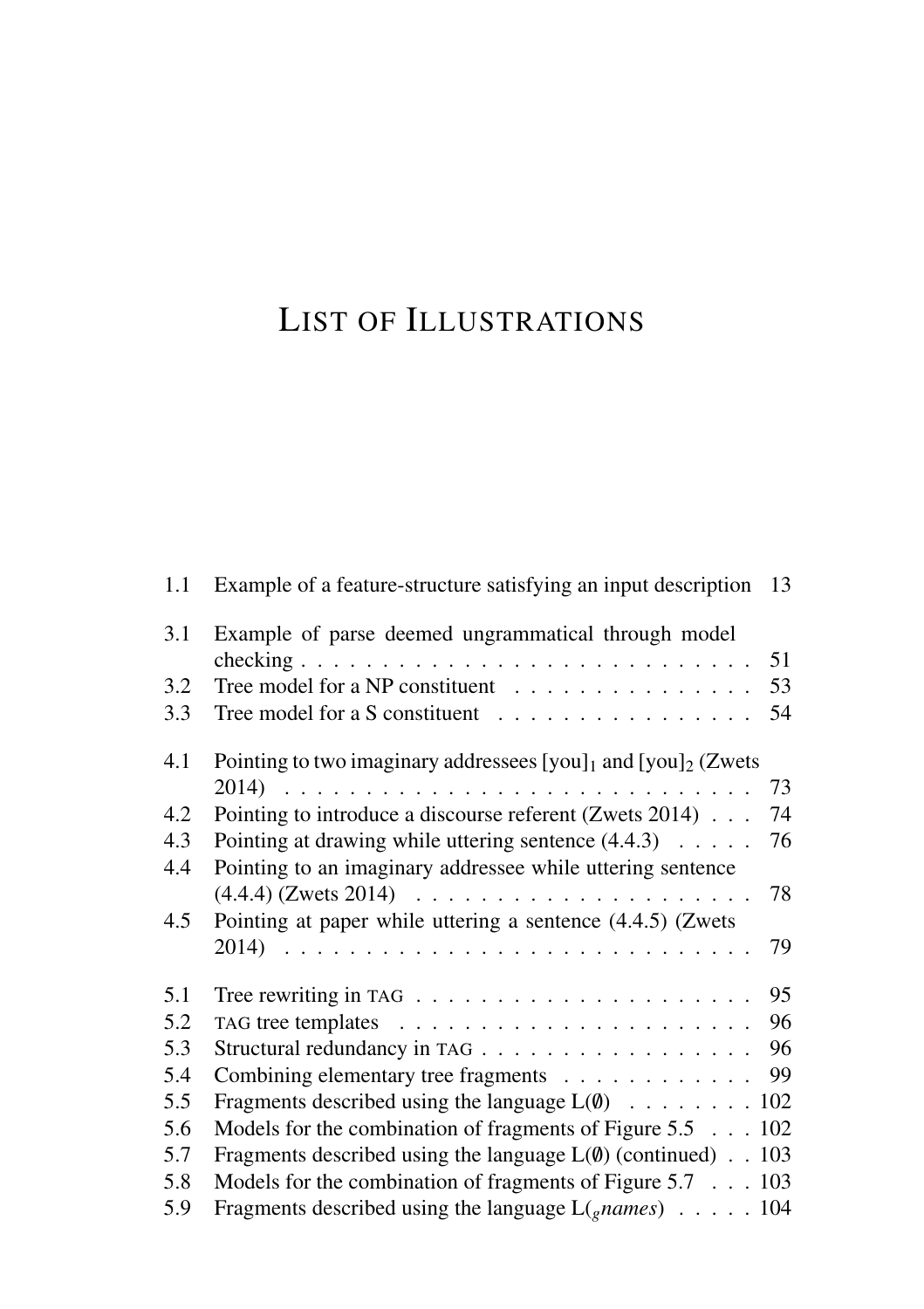# CONSTRAINTS AND LANGUAGE

|      | 5.10 Description of double PP complementation 104                                  |
|------|------------------------------------------------------------------------------------|
|      | 5.11 Combination scheme for $L(colours)$ 105                                       |
|      | 5.12 Fragments described using the language $L(colours)$ 106                       |
|      | 5.13 LFG grammar and c-and f-structures for the sentence "John                     |
|      |                                                                                    |
|      | 5.14 Fragment of a PG for French (basic verbal constructions) 115                  |
| 6.1  | AGENT assignment in German perfect tense active sentences 141                      |
| 6.2  | AGENT assignment in German passives 143                                            |
| 6.3  | AGENT assignment based on German active/passive detection 145                      |
| 7.1  |                                                                                    |
| 7.2  | A sample ontology of biological concepts that have IS-A                            |
|      |                                                                                    |
| 9.1  | The sign BALL in its citation form (a) (source: Dictionnaire                       |
|      | bilingue LSF, Editions IVT), and the parameters that can                           |
|      | vary depending on the context (b). $\ldots \ldots \ldots \ldots \ldots \ldots$ 195 |
| 9.2  | The sign CAR PARK (source: Dictionnaire bilingue LSF,                              |
|      | Editions IVT) $\ldots \ldots \ldots \ldots \ldots \ldots \ldots \ldots \ldots 196$ |
| 9.3  | The four manual units composing $S_1$ translated in LSF 201                        |
| 9.4  | Signed example sentence $S_1$ modelled with P/C and null nodes 201                 |
| 9.5  | Rule time line illustrations (parameter arguments are in italics) 204              |
| 9.6  | The sign HELLO, THANK YOU 205                                                      |
| 9.7  | An AZee output of type SCORE 206                                                   |
| 9.8  | Kazoo: module organisation. 211                                                    |
| 9.9  | Kazoo demo page, version 1.0. 213                                                  |
| 12.1 | The LTA of sentence (1) before and after filtering with the                        |
|      |                                                                                    |
|      | 12.2 Automaton $\mathcal A$ for the last constraint of Table 12.4 (page 261) 279   |
|      |                                                                                    |
|      |                                                                                    |
|      |                                                                                    |
|      | 12.6 Filtering in Interaction Grammars 289                                         |
|      | 12.7 Filtering in Tree Adjoining Grammars 293                                      |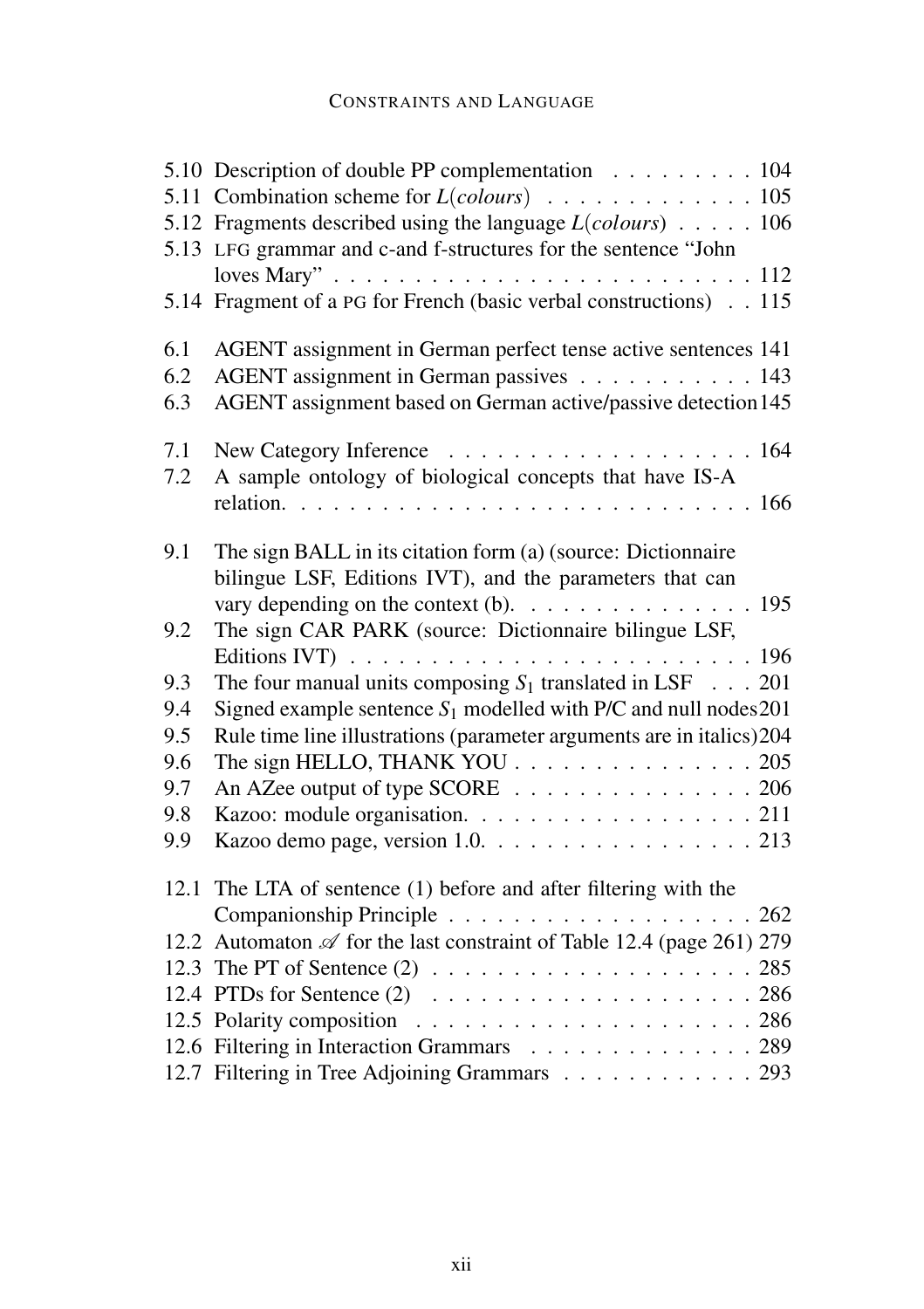# LIST OF TABLES

| 4.1 | Incremental optimisation of the interpretation of he, stage 1,<br>sentence $(4.3.1)$ $\ldots$ $\ldots$ $\ldots$ $\ldots$ $\ldots$ $\ldots$ $\ldots$ $\ldots$ $\ldots$ | 71 |
|-----|-----------------------------------------------------------------------------------------------------------------------------------------------------------------------|----|
| 4.2 | Incremental optimisation of the interpretation of he, stage 2,                                                                                                        |    |
|     | sentence $(4.3.1)$ $\ldots$ $\ldots$ $\ldots$ $\ldots$ $\ldots$ $\ldots$ $\ldots$ $\ldots$ $\ldots$                                                                   | 72 |
| 4.3 | Interpretive optimisation of pointing in sentence (4.4.3), Fig-                                                                                                       | 77 |
| 4.4 | Interpretive optimisation of pointing in sentence (4.4.4), Fig-                                                                                                       | 79 |
| 4.5 | Interpretive optimisation of pointing in sentence (4.4.5), Fig-                                                                                                       | 80 |
| 4.6 | Interpretive optimisation of pointing in sentence (4.4.2), Fig-<br>ure 4.2 (page 74) $\ldots \ldots \ldots \ldots \ldots \ldots \ldots \ldots$                        | 80 |
| 4.7 | Expressive optimisation of reference to the speaker in sign                                                                                                           |    |
| 4.8 | language context $\ldots \ldots \ldots \ldots \ldots \ldots \ldots$<br>Expressive optimisation of reference to the speaker in spo-                                    | 82 |
|     |                                                                                                                                                                       | 83 |
| 4.9 | Expressive optimisation of reference to multiple addressees                                                                                                           |    |
|     | in spoken language context $\ldots \ldots \ldots \ldots \ldots \ldots$                                                                                                | 83 |
| 6.1 |                                                                                                                                                                       |    |
|     | 12.1 Toy lexicon of an AB-grammar 258                                                                                                                                 |    |
|     | 12.2 Types of the grammar redefined with a flat structure 260                                                                                                         |    |
|     |                                                                                                                                                                       |    |
|     |                                                                                                                                                                       |    |
|     |                                                                                                                                                                       |    |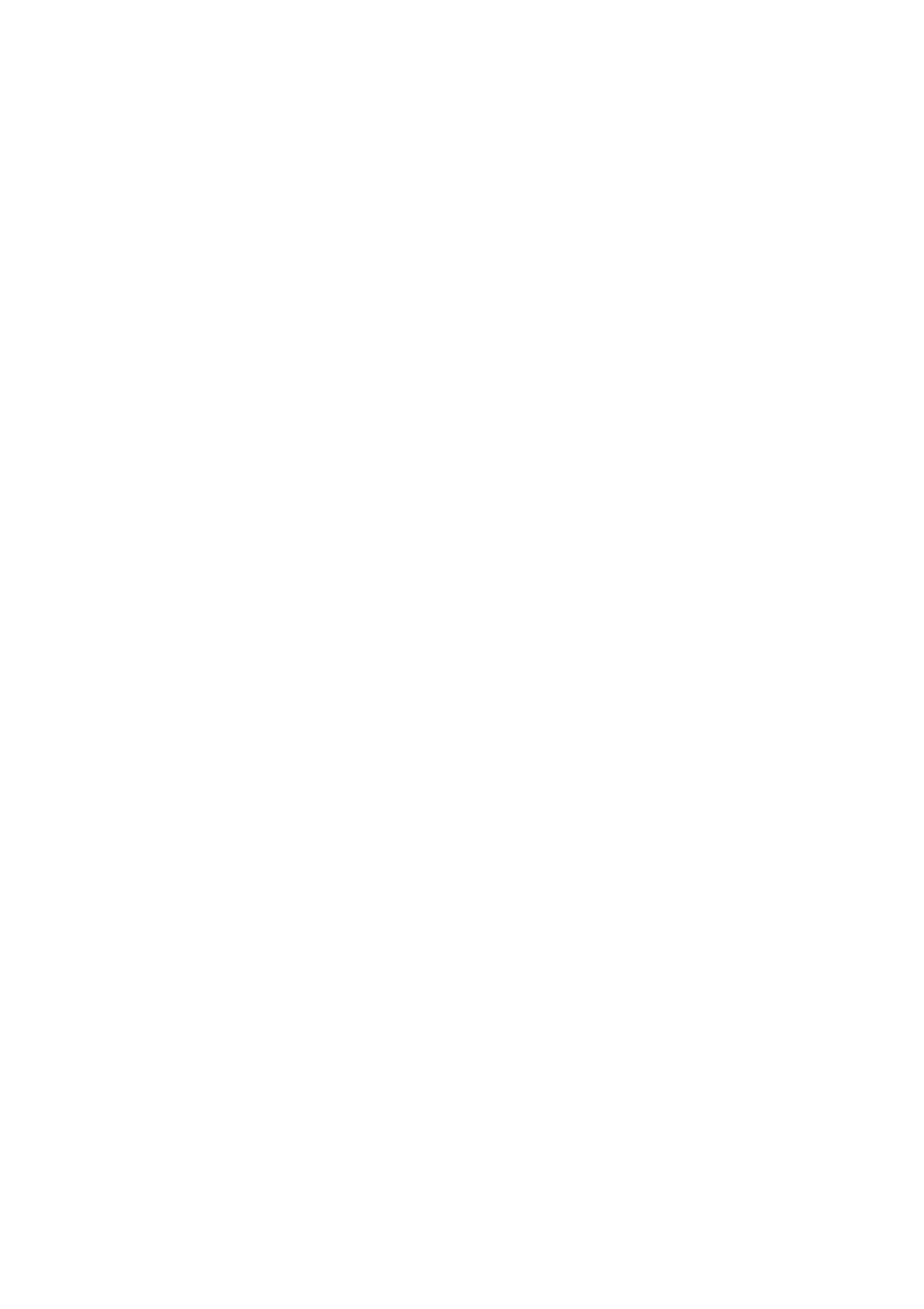# **PREFACE**

This book is addressed to scholars and students of linguistics and computational linguistics as well as others. Constraints are fundamental notions in the characterisation and processing of language. A model of language may consist of a generative and a constraining part, independently of whether the model concentrates on syntax or on the relationship between the meanings and their expression, and some models are entirely based on constraints. Different sorts of constraints appear in studies of languages, in computational linguistics and in a variety of programming paradigms. This book does not claim to provide a unified view of constraints, but aims at creating a mutual inspiration and transfer of results between the different fields and directions covered in this book.

Constraint programming emerged due to a need to solve complex, mathematically formulated problems, including optimisation problems, and – especially in its variants of constraint logic programming – has provided an additional expressibility that is very useful for applications on language. Generative grammar formalisms, typically with a context-free backbone, have simple grammatical rules or complex attributes to capture semantic properties, and constraints can express concordance and formalise flow of information between different subphrases. Completely constraint based systems include Optimality Theory and Property Grammars that are also described in this book.

Language is considered from a general perspective, ranging from human languages such as written, spoken or signed languages, over biological sequence data to streams of sensor signals received by a robot or an ambient intelligent computer application. They are all systems of encoded meanings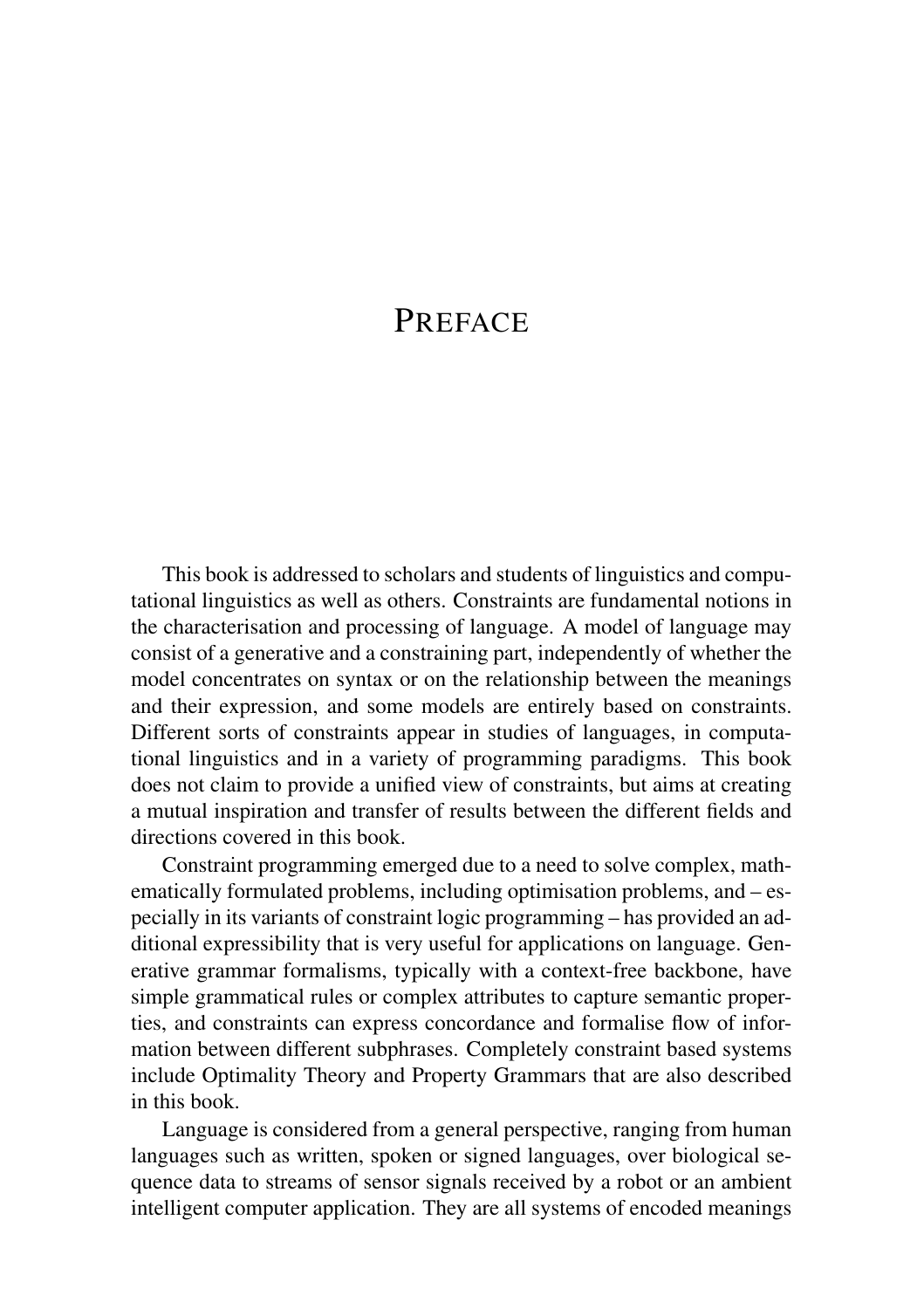in some syntactic form and present analogous problems of characterising them as well as concretely extracting meanings from expressions.

This book arises from the series of workshops on *Constraint Solving and Language Processing* which started in 2004 and have been held with varying intervals since then. Proceedings have been published in Lecture Notes in Computer Science in 2004, and from 2012 on they appear in the FoLLI sub-series of Lecture Notes in Computer Science. Proceedings from the intermediate years have been issued as technical reports that are available online; a complete list is maintained at [http://www.ruc.dk/~henning/](http://www.ruc.dk/~henning/CSLP_AllWorkshops/) [CSLP\\_AllWorkshops/](http://www.ruc.dk/~henning/CSLP_AllWorkshops/).

The first workshop took place at Roskilde University, Denmark, as part of a research project funded by the Danish Natural Science Research Council, lead by Henning Christiansen with the participation of Philippe Blache, Verónica Dahl, Jørgen Villadsen and the late Peter Rossen Skadhauge. Since then, these workshops have taken place in different cities of the world, Sitges in Spain, Sydney in Australia, Hamburg in Germany (with the ESSLLI summer school); after a pause of a few years, the series was resumed in 2012 due to an initiative by Denys Duchier and Yannick Parmentier in Orléans, France. The editors would like to thank the participants, program committee members, organisers and the long row of prominent invited speakers of these workshops, and especially those who contributed to this book. Finally, we are grateful to the Viking Ship Museum, Roskilde, Denmark, for allowing us to use the photo of its Viking longship copy, the Sea Stallion of Glendalough, for the book cover.

The chapters of this book are divided into three parts. Part I provides foundations and overview of fields that are central to Constraints and Language, parts II and III presents a collection of recent results and applications.

> HENNING CHRISTIANSEN Roskilde, July 2014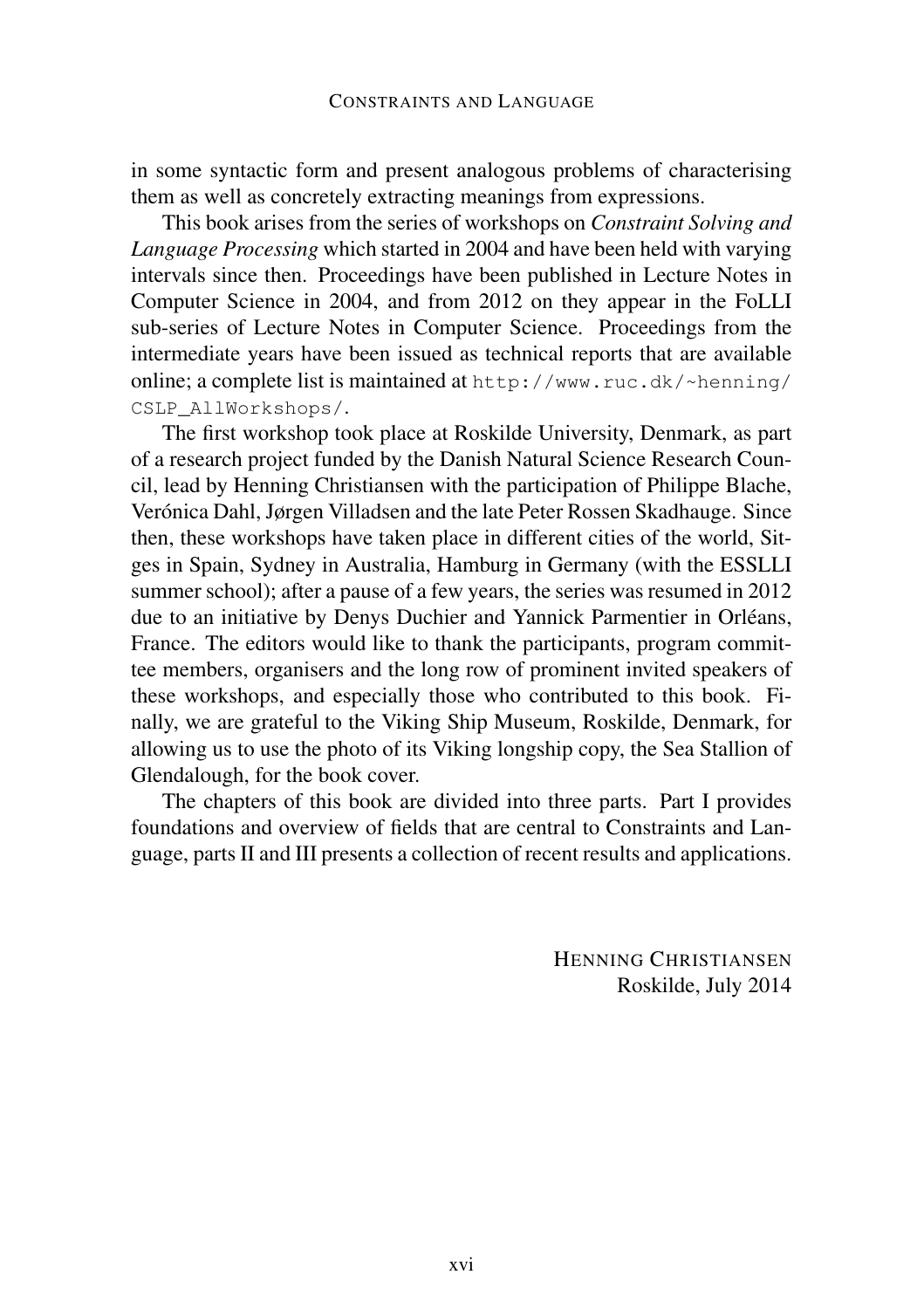# Part I Foundations and Overview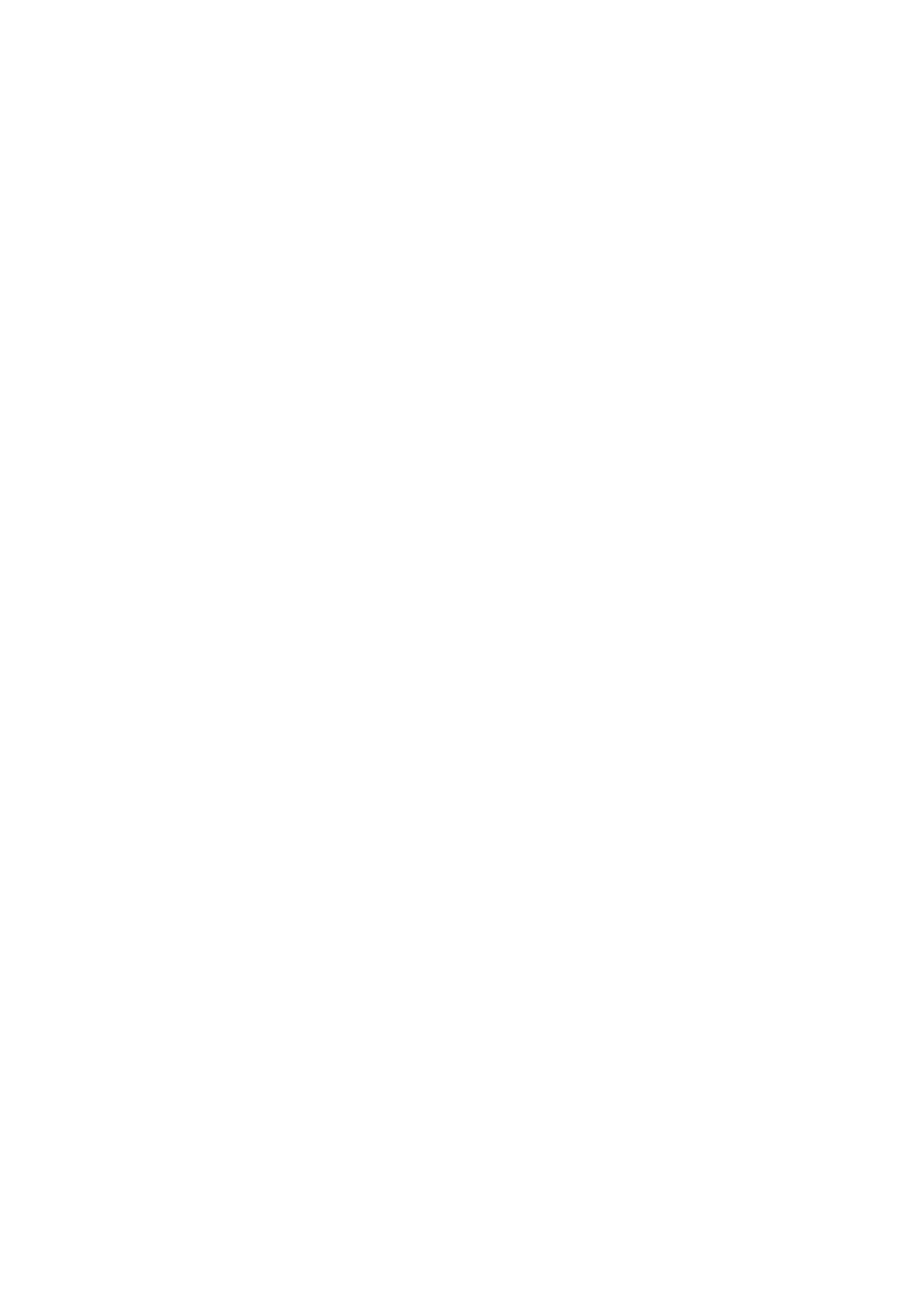# CHAPTER ONE CONSTRAINTS IN (COMPUTATIONAL) **LINGUISTICS**

PHILIPPE BLACHE, JØRGEN VILLADSEN

# 1.1 INTRODUCTION

The notion of constraints started to occupy a central position in linguistic theories from the introduction of unification in grammars. This evolution has been first done implicitly with so-called logic grammars, closely related with the history of Prolog: see for example Metamorphosis Grammars (Colmerauer, 1975); Definite Clause Grammars (Pereira and Warren, 1980) and Functional Unification Grammars (Kay, 1984). What is important with unification is that it has been a major step towards the introduction of constraints both in programming and in linguistics. Basically, unification can implemented with an equation system, as it is the case in Prolog II (Colmerauer, 1986). Variables being possibly any kind of objects, unification becomes on the one hand a powerful mechanism to reduce the search space and on the other hand a way to represent high level relations between the objects or their characteristics. The introduction of unification in grammars arrived with the representation of linguistic items' properties by means of feature structures (see (Carpenter, 1992) for a precise description), enabling the implementation of relations not only between categories, but also between features. It became possible for example to represent directly different mechanisms such as sub-categorisation, agreement or lexical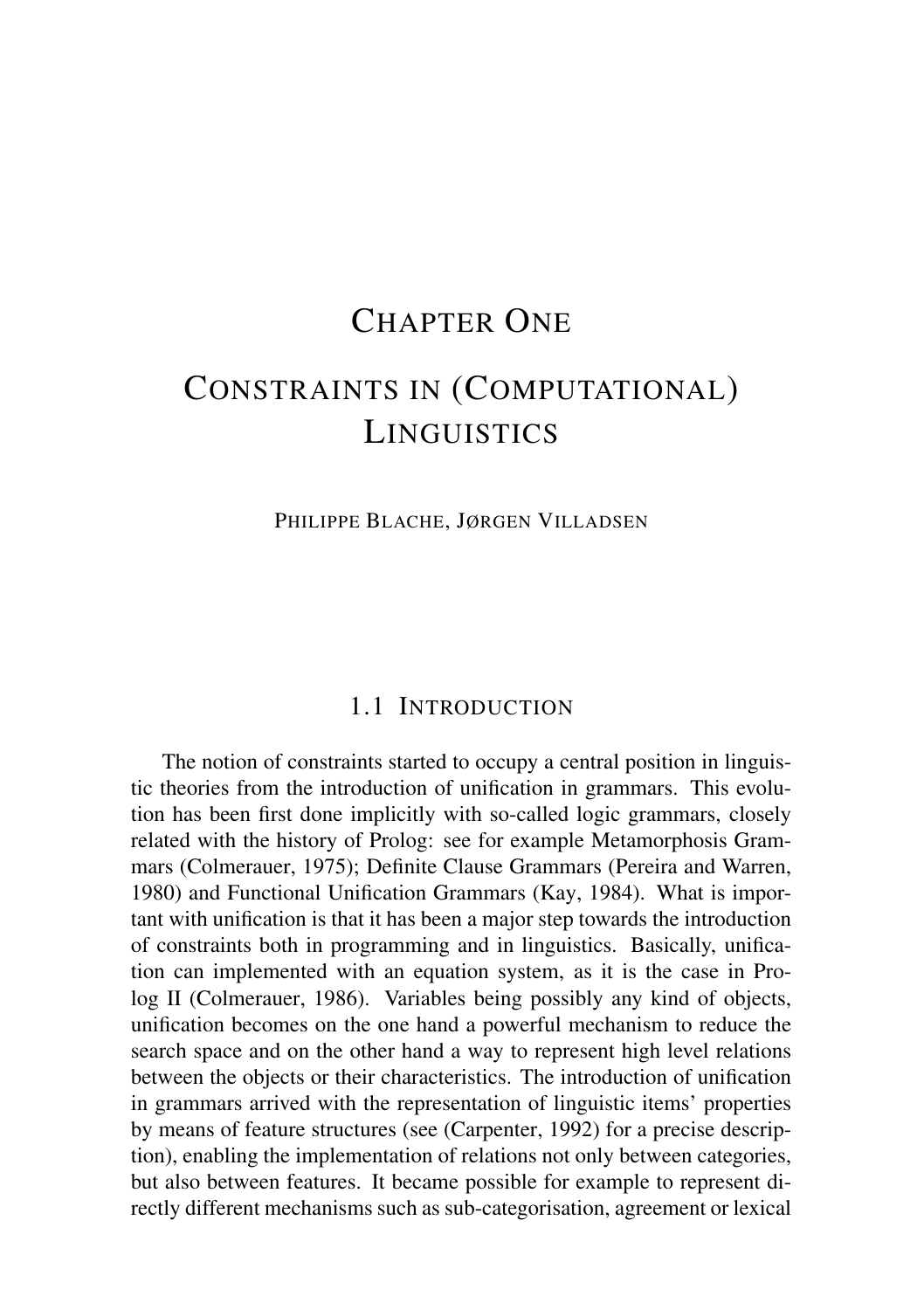#### 4 CHAPTER ONE

selection. GPSG (Gazdar *et al.*, 1985) was among the first linguistic theories making an intensive use of feature structures and integrating the above mentioned processes. This theory constituted a major rupture with the dominant generative paradigm precisely for this reason: syntactic relations were not anymore represented only in terms of rules, but also by means of other statements. The first major innovation in GPSG is the separate representation of linear precedence. The second is the possibility to express directly feature co-occurrence restriction. These two mechanisms (among others) act as constraints on the structure introducing this idea that building a syntactic structure is not only a matter of derivation (in other words does not only relies on rules), but also on other kinds of relations between the linguistic objects. The introduction of constraints into linguistic theories became then obvious.

We propose in this chapter to explore the evolution of the notion of constraints in syntactic theories and how the computational and the linguistic perspective progressively get closer. In a first part, we propose an overview of constraint programming, showing how constraints not only introduce a way to control the processing (typically by reducing the search space), but also constitute an alternative way of representing and processing information (renewing the notion of declarativity). In a second part, we will detail the evolution of linguistic theories, from unification to constraints, showing how the notion of satisfaction can become the core of the theory. We will illustrate this evolution with the description of different theories, among which HPSG (Pollard and Sag, 1994), Optimality Theory (Prince and Smolensky, 1993) and Property Grammars (Blache, 2000). In the last section, we will situate this evolution in the model-theoretic perspective, and discuss how constraints can deeply renew our view of linguistic theory.

#### 1.2 CONSTRAINTS AND PROGRAMMING

One way to present the notion of constraint relies on the state of the search space generated by a program. As classically presented (see e.g. (Saraswat and Rinard, 1990)), the state of a system is described by a *store*, which is the set of variables used in the program and a valuation function assigning each variable a value. A constraint provides partial information on the possible values. It specifies a subset of values in the initial domain, reducing then the state space. The conjunction of two constraints is the intersection of the set of values defined by each constraint. A typical constraint program consists in refining at each step the state of the search space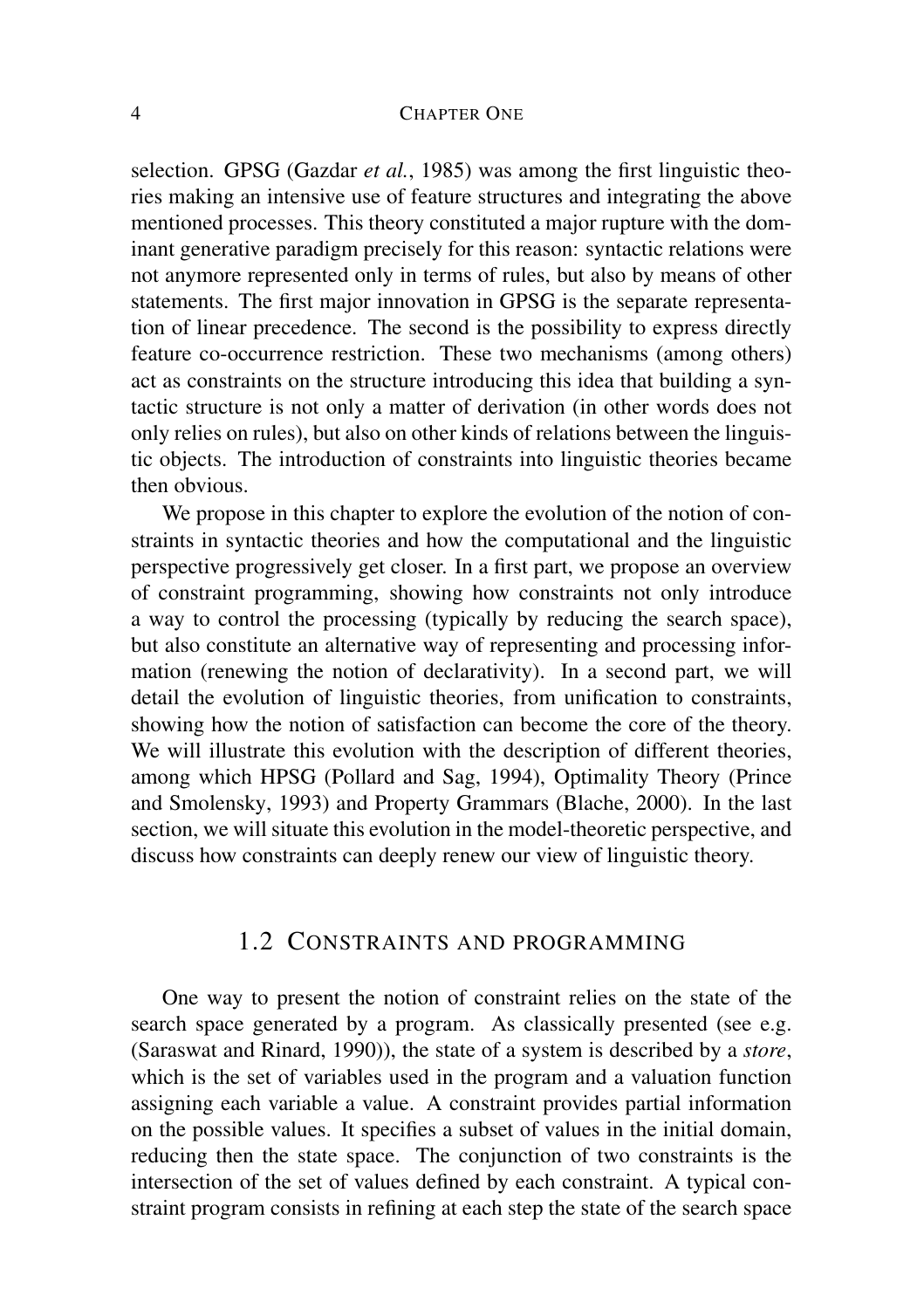in a monotonic way: the set of possible values at one step is a subset of the possible values of the same variables at the prior step. A solution in a Constraint Satisfaction Problem (CSP, see (Jaffar and Lassez, 1986)) is an assignment of values so that all constraints are satisfied simultaneously.

An example over finite domains illustrates this process. Let's note *I*<sup>1</sup> an integer variable, and  $S_1$  a set variable. The following example shows constraints over the two kinds of variables, where :

$$
\begin{aligned} I_1 &\in \{1, 5\} \\ \{4, 6, 8\} &\subseteq S_1 \end{aligned} \tag{1.1}
$$

Both constraints illustrate how the domain of the different variables can be reduced, implementing the representation of partial information about them. Describing a problem consists in stipulating the different constraints over the variables of interest into a *constraint store*. No value can be assigned to a variable without satisfying the constraint store. At each step of the process, the constraint store can be enriched with new constraints. Moreover, constraints interact as explained before: a same variable can be constrained with different stipulations, either directly or not. Constraint propagation consists then in evaluating the intersection of the domains specified by the different constraints, as illustrated in the following example:

$$
\begin{array}{|l|l|}\n\hline\n\{4,6\} \subseteq S_1 \\
S_2 \subseteq \{1,2,4\} \\
S_3 \subseteq \{4,6,8\} \\
S_2 \subseteq S_3 \\
S_1 \subseteq S_3\n\end{array}\n\longrightarrow\n\begin{array}{|l|l|}\n\hline\n\{4,6\} \subseteq S_1 \subseteq \{4,6,8\} \\
S_2 \subseteq \{4\} \\
S_3 \subseteq \{4,6,8\}\n\end{array}
$$
\n(1.2)

In this example, constraint propagation makes it possible to reduce drastically the definition domain of the different variables. In some cases, we can see that this process can lead to a unique variable assignment, which is a solution satisfying the constraint system. This is one of the major interests of constraints: their interaction specifies *a priori* a reduced definition domain for each variable, which simply means that no value can be chosen outside it. This characteristic illustrates how constraints can be *active*: they are applied *a priori*, before doing any processing (Van Hentenryck, 1989). This is another major interest in constraint programming: the classical strategy in imperative programming consists in enumerating the possible values to assign before verifying their properties. This process correspond to the *generate-and-test* strategy. In constraint programming, active constraints as presented above make it possible to apply property verification before gen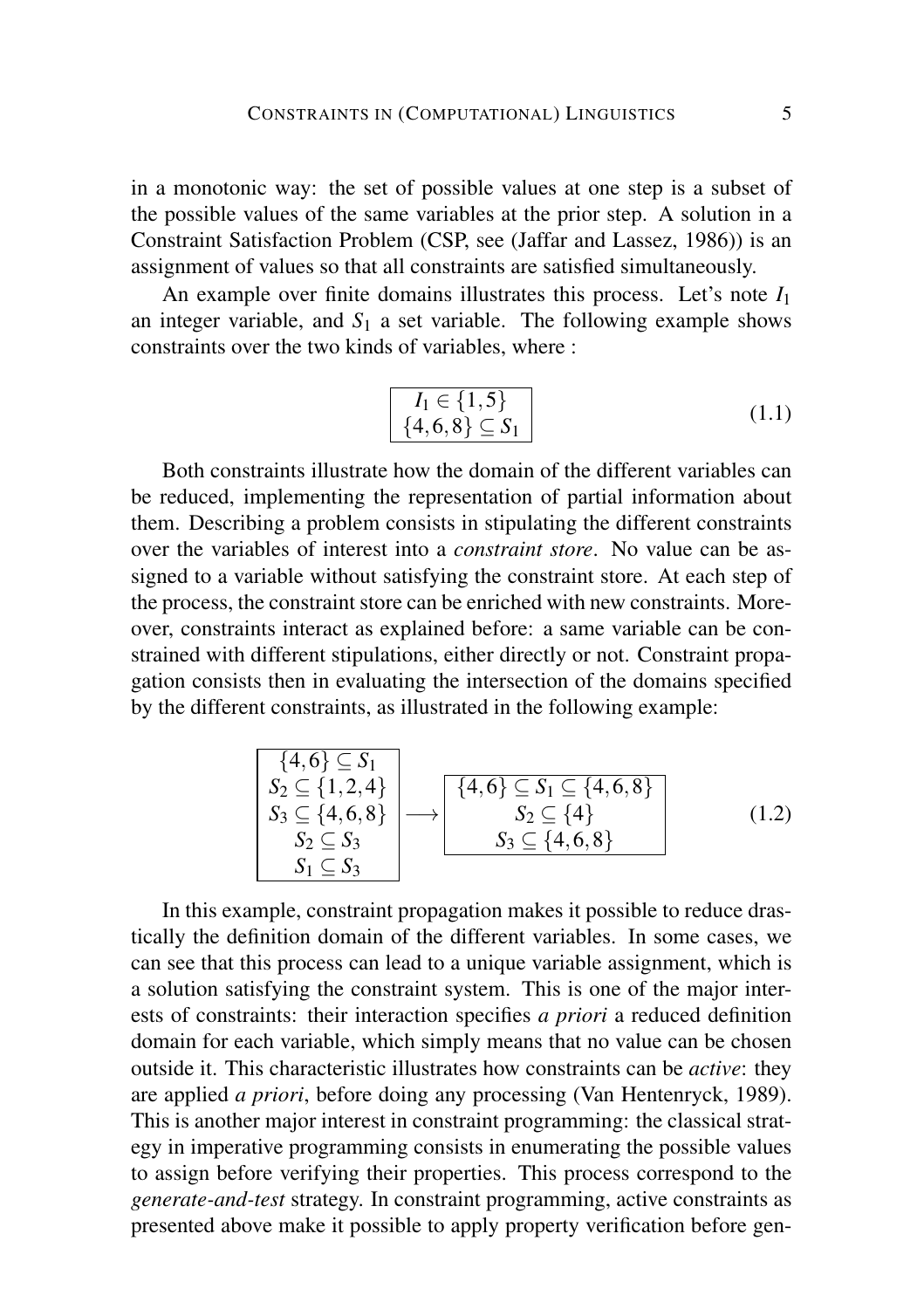erating a value. Many other kinds of constraints can be stipulated, such as ordering, equality, arithmetic, etc.

To summarise, constraints are especially useful in two respects: information representation and control over the processes. In particular, they propose a direct way to represent partial information. Moreover constraint satisfaction being monotonic, all the different constraints are at the same level in the sense that they can be evaluated independently. Finally, constraint propagation provides an efficient way to control the processes by reducing the search space *a priori*. These different characteristics, plus the fact that there is a large variety of constraint types, make this approach well adapted to language processing.

## 1.3 CONSTRAINTS, LINGUISTICS AND PARSING

As said above, unification in linguistics opened the door to the introduction of constraints both for representing information (most linguistic theories now use this notion), but also in terms of computing: logic programming and the implementation of unification by means of an equation system constituted an adequate paradigm in which unification was considered as an active constraint. Both from theoretical and computational reasons, unification progressively gave the floor to constraints. This shift from unification to constraints in linguistics has been detailed by Pollard (1996). In this presentation, Carl Pollard identified the main properties shared by Constraint-Based Grammars (hereafter CBG), founding a new theoretical paradigm. We highlight in the following some of them:

• Expressivity: "*The language in which the grammatical theory is expressed does not impose constraints on the theory; it is the theory that imposes the constraints*."

This property is directly related to what is called declarativity in programming: statements in the theory should not describe mechanisms on how to build the structure, but have to be linguistically motivated. For example, the description of how feature values are propagated or the kind of trees that are considered as valid should not belong to the theory. Theory and formalisms should be clearly distinguished.

• Empirical Adequacy: "*First write constraints that get the facts right, and worry later about which constraints are axioms and which are theorems. There are no deep principles.*"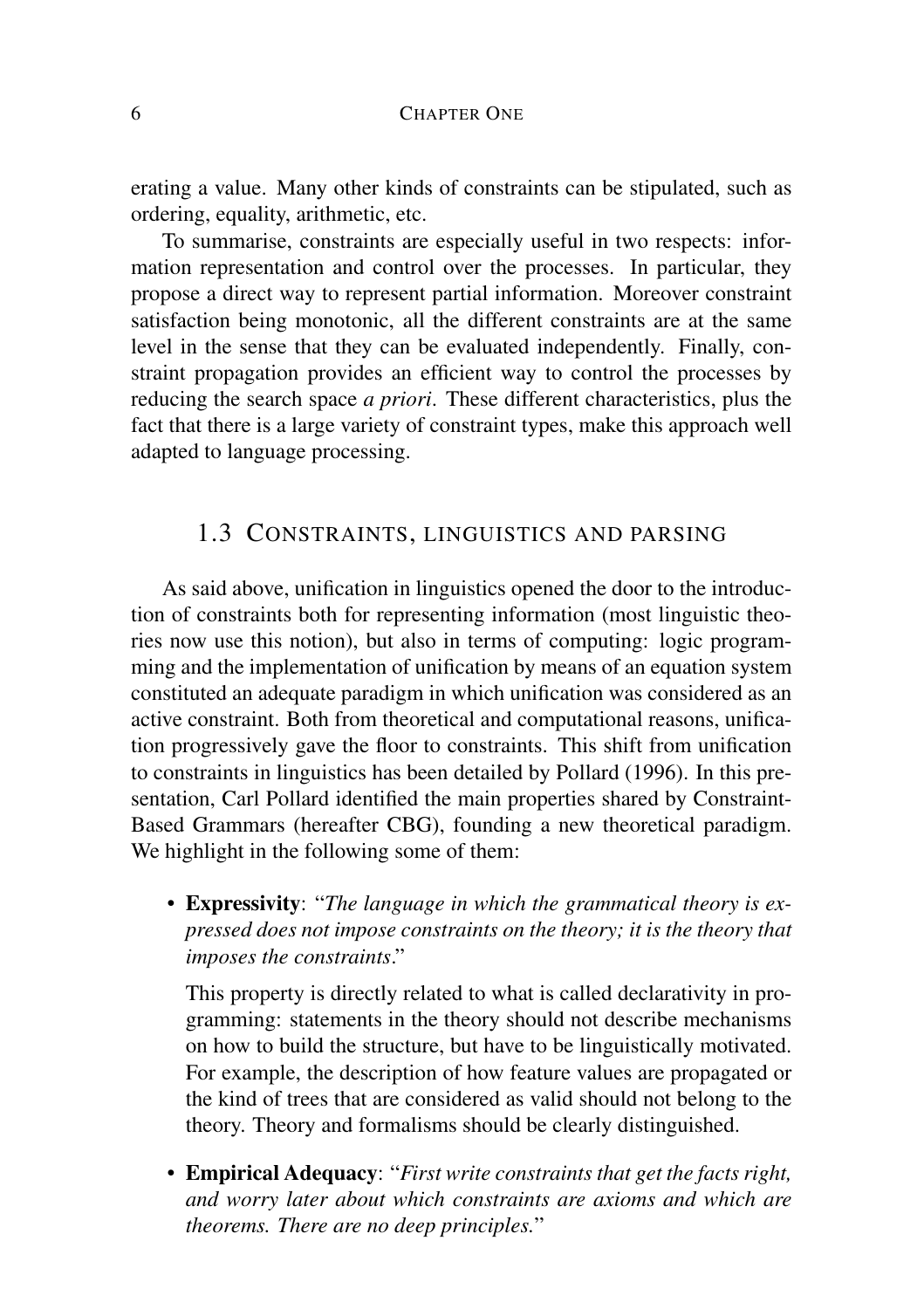In many cases in linguistics, facts require some axioms or principles that cannot be necessarily deduced or proved from anything else. What a linguistic theory should do is to describe as many facts as possible, even though axioms instead of theorems are required.

• Locality: "*Constraints are local in the sense that whether or not they are satisfied by a candidate structure is determined solely by that structure, without reference to other structures.*"

This property means that constraints have to be evaluated independently from other considerations. In other words, constraints need to be stipulated for themselves, without being part of an operational architecture.

• Psycholinguistic Responsibility: "*Linguistic theories must be capable of interfacing with plausible cognitive models.*"

In many cases, linguistic theories have been elaborated independently from the object they study - language- and its use by human subjects. Such theories became abstract formal objects. We will see that constraints can play an important role in the elaboration of cognitively grounded theories in the sense that they can represent linguistically motivated operations and they can be evaluated independently. In other words, their role can be observed in human language processing.

• Radical Non-autonomy: "*The grammar consists of assertions that mutually constrain several different domains. Some of these constraints may apply only to one domain. But typically, constraints are interface constraints.*"

In this interpretation, the grammar is a set of constraints, whatever the domain (morphology, syntax, phonology, prosody, etc.). All domains are independent in the sense that none of them is the result of the transformation of another. Parsing results then from constraint interaction.

Another important view bringing a broader theoretical perspective to constraints in linguistics is the distinction made by Geoffrey Pullum between *Generative-Enumerative Syntax* (hereafter GES) and *Model-Theoretic Syntax* (hereafter MTS) (Pullum and Scholz, 2001); (Pullum,  $2007$ )<sup>1</sup>. In this work, Pullum underlines some of the main properties of generative approaches that make them problematic when adopting a broad perspective

 $<sup>1</sup>$  See chapter 3 in this volume for a more precise presentation of MTS.</sup>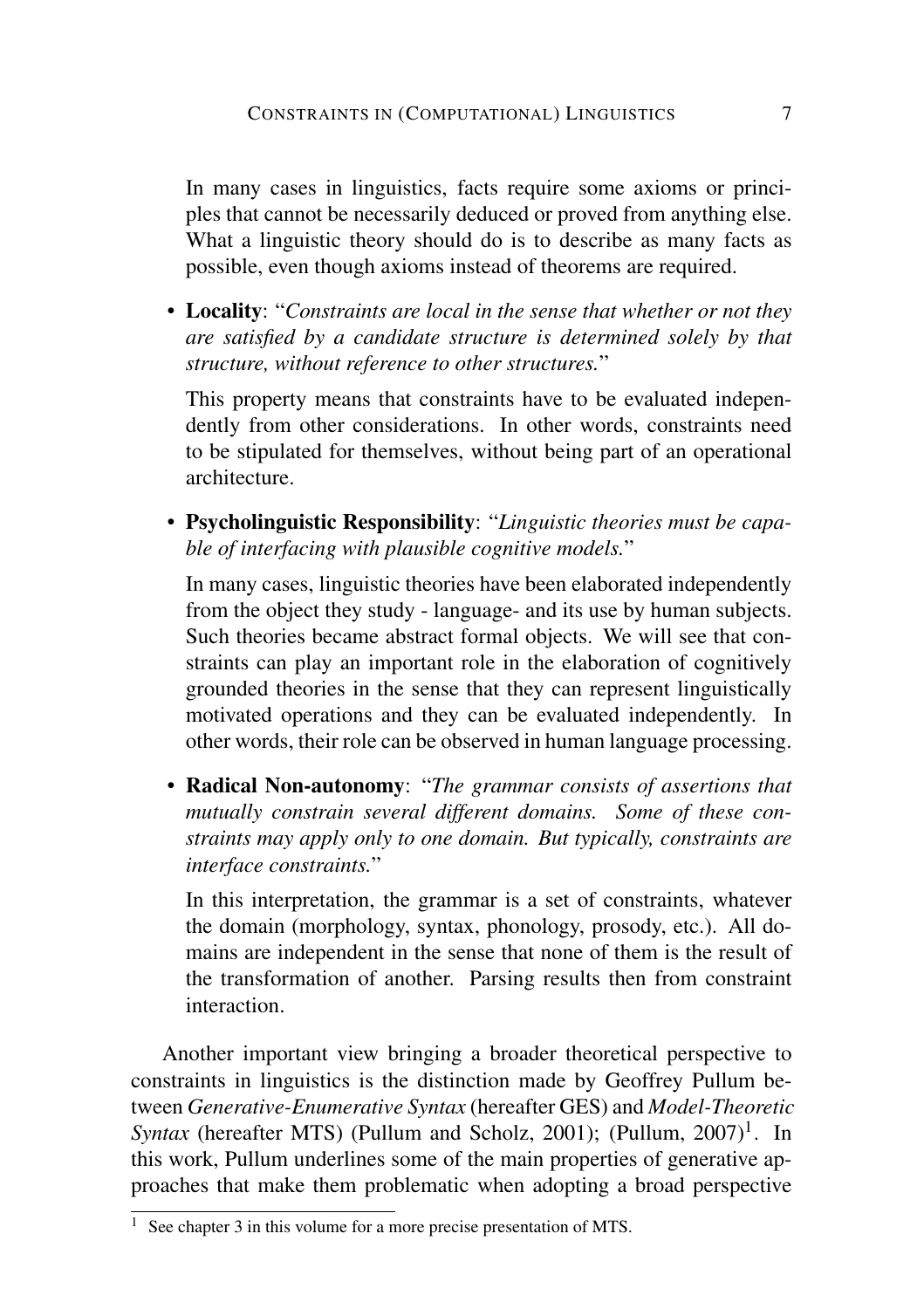#### 8 CHAPTER ONE

such as the one proposed by Pollard. One of these properties is the fact that GES relies on the idea that a grammar is a recursive definition of a set, then computably enumerable. Language processing relies there on a finite set of primitive elements and a finite set of operations for composing them into larger complex units.

This conception entails a specific relation between language and grammar in which the language is the set of derived strings generated from the grammar by means of derivation. In this perspective, language is recursively enumerable, which as a side effect means that we cannot say anything about elements that does not belong to the set. In GES, parsing consists then in finding a derivation which makes it possible to build a tree. This approach is holistic in the sense that the entire system is required for finding a derivation: no GES rule can be evaluated in itself, but is just a step in the derivation process.

On the opposite, a grammar in MTS does not recursively define a set of expressions: it merely states necessary conditions on the syntactic structure of expressions. The goal in MTS is to find an interpretation of grammatical information (not building a structure) or, in other words, to describe the characteristics of an input (not associating it with a structure). A MTS grammar is a set of independent assertions (formulas). Grammatical statements are here constraints on categories and a model is a set of categories satisfying the grammatical constraints.

Pollard's and Pullum's papers propose a new perspective for linguistic theories in which description of linguistic facts occupies a central position in the architecture. Instead of describing how to build a structure compatible with the observations, the question is to describe the facts thanks to grammatical statements that are satisfied by their description. In this theoretical framework, constraints are the grammatical statements and parsing, as described in the following sections, relies then on constraint satisfaction.

#### 1.3.1 CONSTRAINTS ON TREES: ACTIVE CONSTRAINTS AND

#### PARSING

Denys Duchier in several works with different colleagues has explored the question of constraints on trees, their representation and their implementation into a constraint satisfaction problem (Duchier and Thater, 1999; Duchier, 2000; Duchier and Debusmann, 2001). He proposed in particular a specification of dominance constraints with set operators, with the following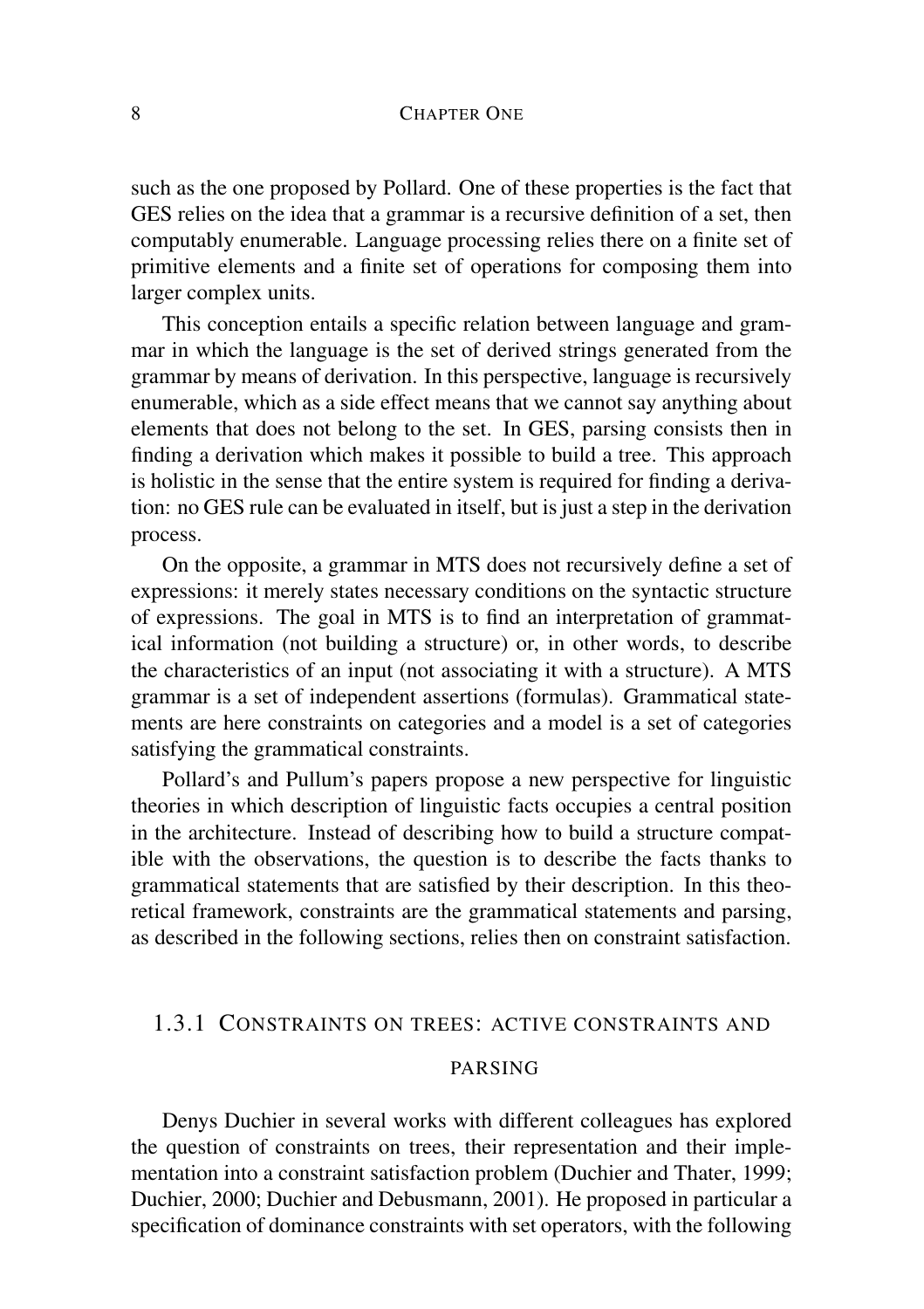abstract syntax (adaptation from (Koller and Niehren, 2002)):

$$
\varphi ::= X : f(X1, ..., Xn) \mid X \lhd^* Y \mid X \perp Y \mid X \neq Y \mid \varphi \cup \varphi' \qquad (1.3)
$$

In this representation, the variables *X* and *Y* denote nodes in a tree. A *dominance constraint* ϕ is a conjunction of different constraints shown above: labelling *X* :  $f(X1,...,Xn)$ , dominance  $X \lhd^* Y$ , inequality  $X \neq Y$ , and disjointedness *X*⊥*Y*.

As described by Koller and Niehren (2002): a labelling constraint expresses that *X* denotes a node which has the label *f* and whose children are denoted by  $X1, \ldots, Xn$ . A dominance constraint  $X \lhd^* Y$  expresses that  $X$  denotes a node that is somewhere above (or equal to) the node denoted by *Y* in the tree. An inequality constraint expresses that the two variables denote different nodes, and a disjointedness constraint *X*⊥*Y* expresses that neither of the two nodes dominates the other.

The proposal consists then to encode this information in terms of set constraints. At each node, it is possible to identify different regions in the tree with which constraints will be expressed: the node itself , all nodes above, all nodes below, and all nodes to the side (i.e. in disjoint subtrees). These regions are denoted with different variables, respectively:  $Eq_x, Up_x, Down_x, Side_x$ :



Other set variables can be defined in terms of set operations, for example:

$$
Eqdown_x = Eq_x \oplus Down_x
$$
  
\n
$$
Equp_x = Eq_x \oplus Up_x
$$
\n(1.4)

Constraints are then encoded by means of these set variables as in the following:

$$
x \triangleleft^{+} y \equiv \text{Eqdown}_{y} \subseteq Down_{x}
$$
  
 
$$
\wedge \text{Equp}_{x} \subseteq Up_{y}
$$
  
 
$$
\wedge \text{Side}_{x} \subseteq \text{Side}_{y}
$$
 (1.5)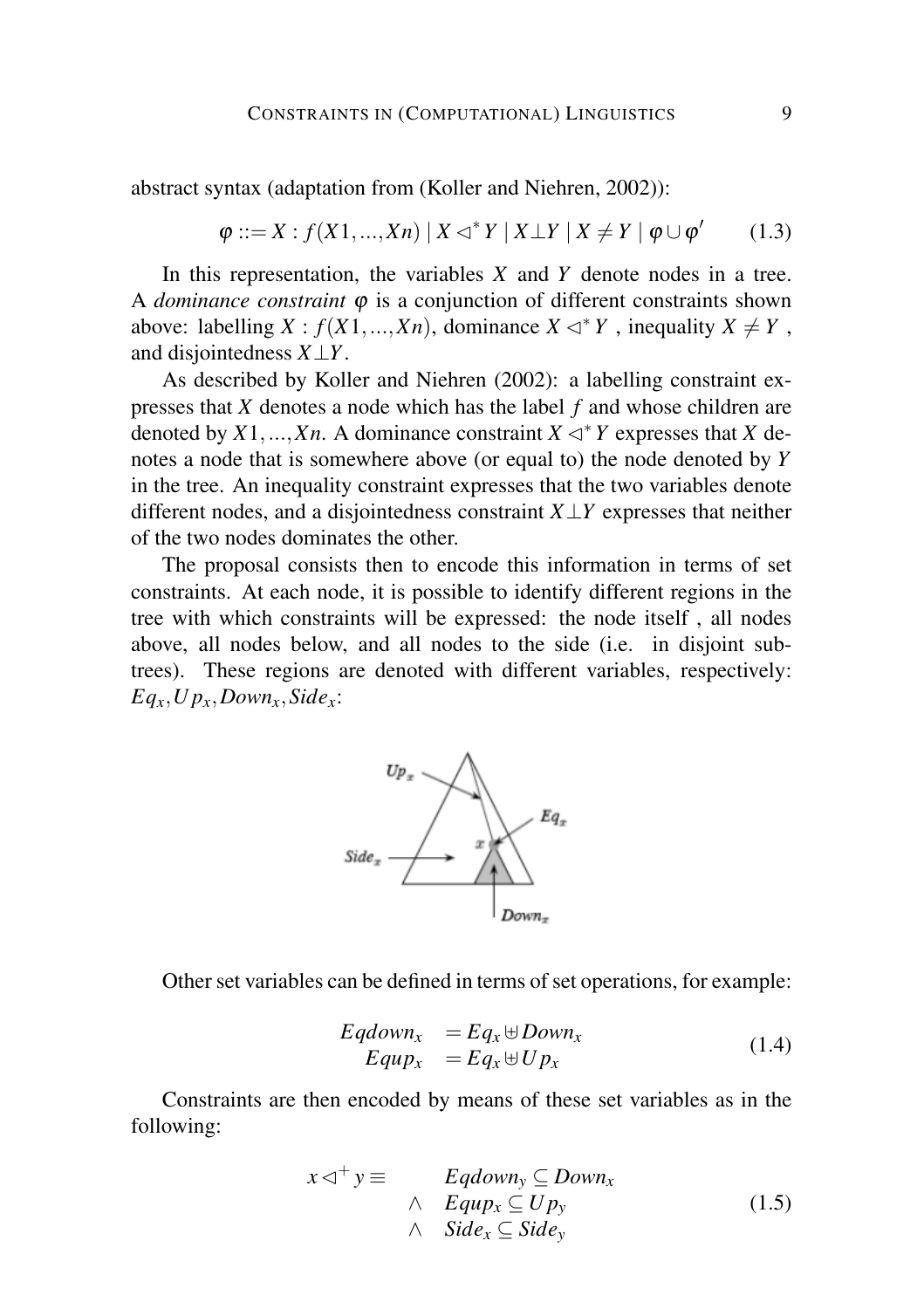#### 10 **CHAPTER ONE**

This constraint stipulates that variables equal or below *y* are below *x*, variables equal or above *x* are above *y*, and variables disjoint from *x* are also disjoint from *y*. All other types of constraints on trees can be encoded as constraints on finite set in the same manner. Parsing becomes then a constraint satisfaction problem. Finding a parse consists in finding an assignment of the different variables that satisfies these constraints.

This approach of constraints applied to trees makes it clear that parsing can be seen as a constraint satisfaction problem. In this proposal, the approach can be applied to simple phrase-structure grammars and has also been proposed for dependency grammars.

### 1.3.2 GPSG: THE SEPARATION OF INFORMATION

GPSG (Gazdar *et al.*, 1985) was the first theory that proposed to distinguish different types of information, encoded implicitly in a tree: dominance and linearity. Dominance is encoded in GPSG with immediate dominance rules (or ID rules) and linearity with linear precedence statements (LP rules). The following example proposes a partial description of the NP in French:

$$
NP \rightarrow_{id} N; Det; {AP; PP}
$$
  
Det  $\prec$  \*; N  $\prec PP; AP \prec PP$  (1.6)

The ID-rule indicates the possible constituents of the NP, two of them being mandatory (Det and N), the others compulsory. The LP rules specify the different possible positions of the constituents in a well-formed structure. Both types of rules makes it possible to generate the set of well-formed trees. In this interpretation, ID-rules define the domain, which is the set of all possible trees, and LP-rules act as constraints on this domain, restricting the space of possible solutions to the set of trees satisfying the LP constraints. This is then a typical application of constraints, playing the role of a filtering device.

Moreover, GPSG was also one of the first theories to propose an intensive use of feature structures, enabling to encode precise relations between categories and features. GPSG was then a pioneer theory in bringing the unification process into the description of well-formedness. This was done thanks to different principles, propagating feature values through the tree nodes, but also with a specific mechanism called feature co-occurrence restriction (FCR, see also (Petersen and Kilbury, 2009)), as illustrated in the following example:

$$
[+INV] \supset [+AUX, FIN] \tag{1.7}
$$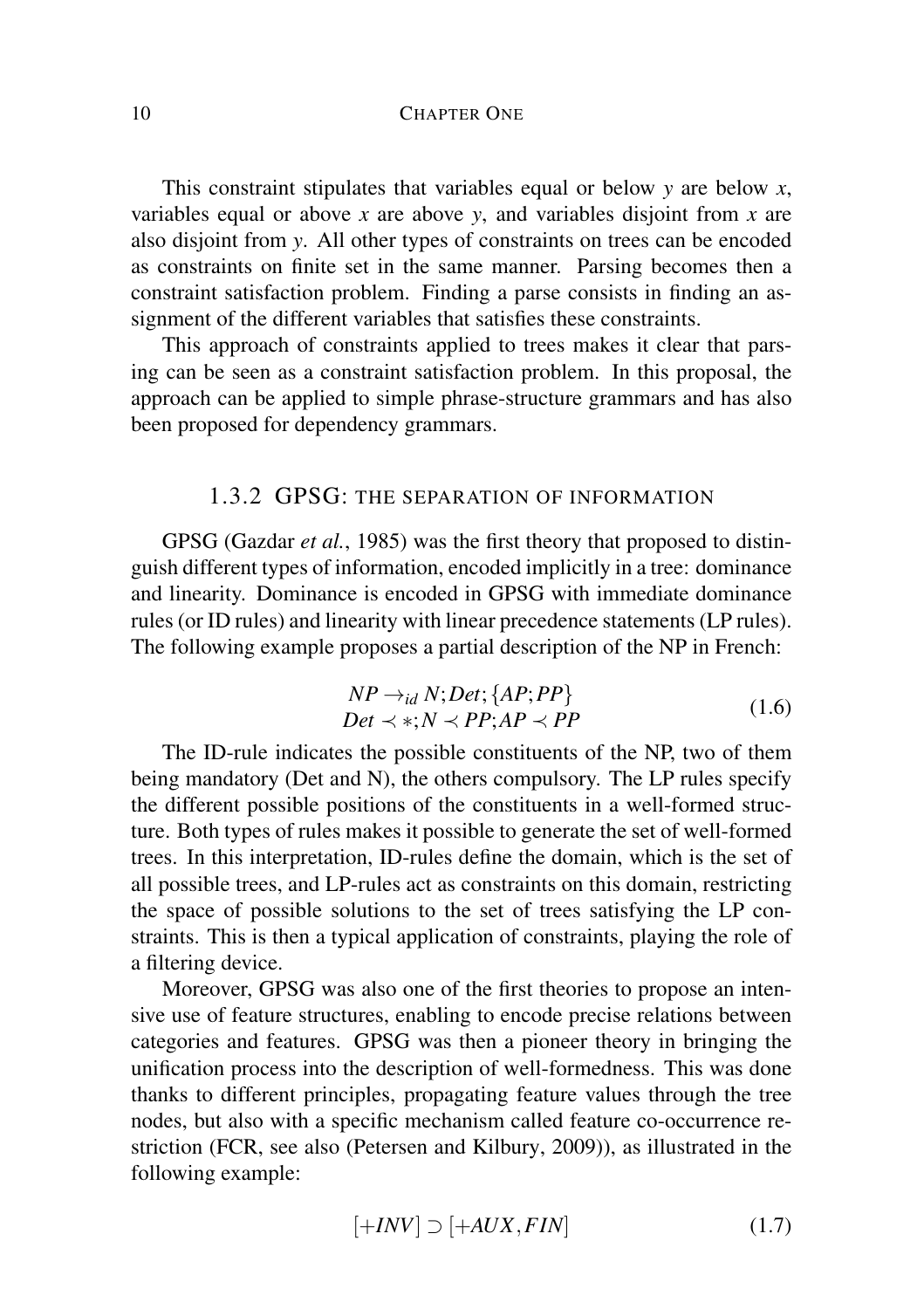This FCR stipulates that if a verb occurs initially in a sentence containing a subject (feature *[+INV]*), then this verb must be a finite auxiliary. FCRs offer the possibility to stipulate a new type of constraints. Unlike constraints on the tree structure as shown above, these constraints enables to specify relations at a fine level, directly between feature values, which is one of the basis of lexicalist approaches.

These two major innovations, ID/LP representation and constraints on feature values, are of deep importance in linguistic theory: they help in understanding what kind of information is used during the derivation process. Applying a phrase-structure rule comes then to apply a complex mechanism, relying on complex and heterogeneous information. And this kind of information (in particular LP statements and FCRs) typically acts as constraints on the structure. A constraint-based approach to GPSG parsing (see (Blache, 1992)) can then be seen as generating the set of possible trees and reducing this domain by applying the different constraints.

### 1.3.3 HPSG: THE NOTION OF SATISFACTION

The idea of considering parsing as a constraint satisfaction problem appeared only after constraints were introduced in linguistic theories. This question has been explored from the first-order logic point of view by Johnson (1988, 1994) that describes how "*grammaticality of an utterance corresponds to the satisfiability of a set of constraints, and ungrammaticality or ill-formedness corresponds to the unsatisfiability of that set*". This is exactly what has been applied in the theoretical elaboration of HPSG (Pollard and Sag, 1994; Sag *et al.*, 2003).

HPSG pushed one step forward the ideas of GPSG in abandoning the notion of derivation rule and representing all information and syntactic relations by means of feature value propagation. Some schema indicate the general hierarchical syntactic structure (which more or less corresponds to abstract trees) starting from which all constraints can be applied. More precisely, information being encoded by means of feature structures (hereafter FS), constraints are stipulated in terms of partial FS, each encoding a specific information. Such partial FSs are called *descriptions* and stipulate different kinds of information such as agreement, restrictions, propagation by means of structure sharing, etc.

Description application follows the attribute-value logic described by Carpenter (1992). AV-logic proposes a formal definition of feature structures together with a description language: in this language, well-formed formulas are the descriptions. All descriptions specify a particular proper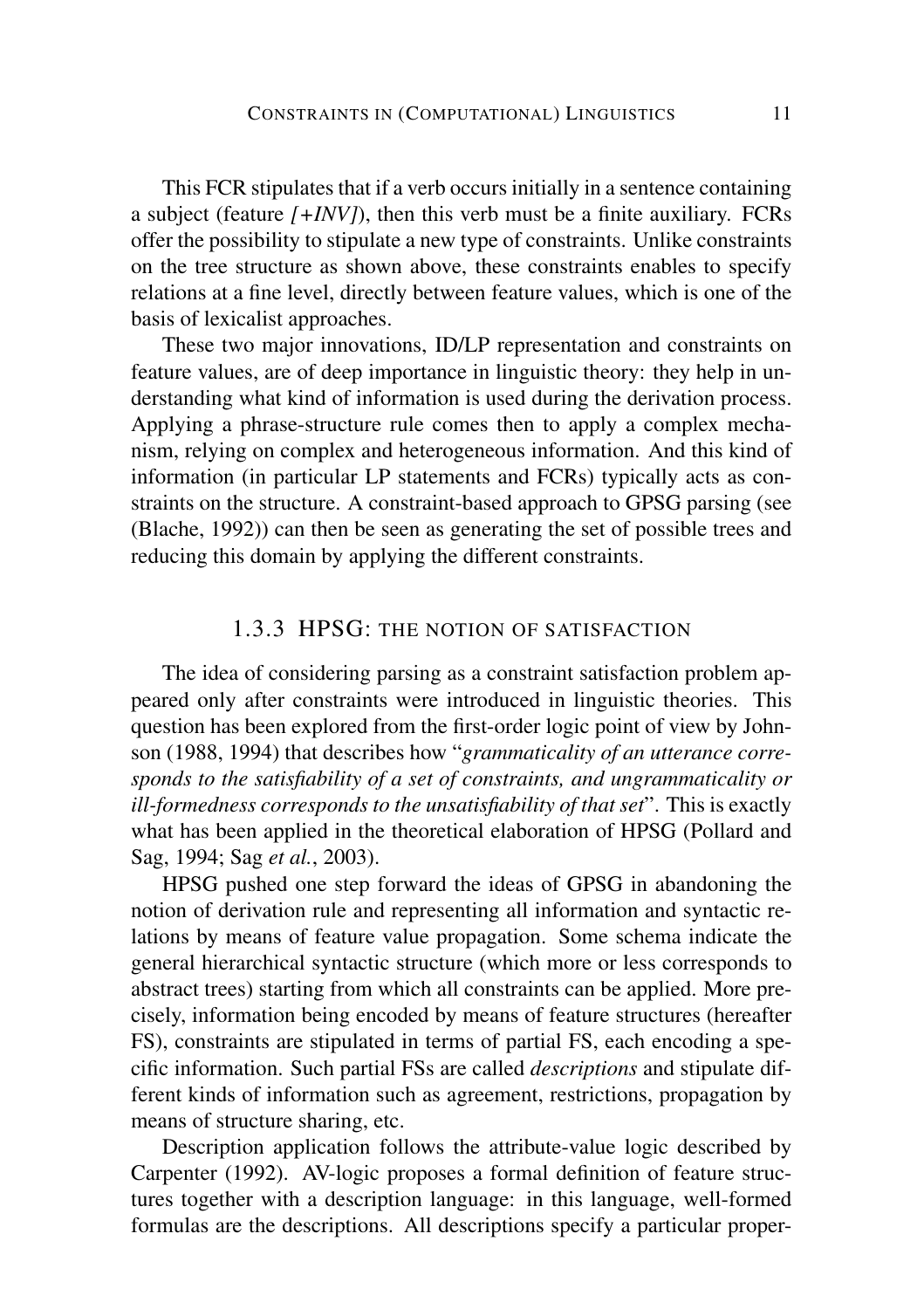ties of features structures. A description corresponds then to a constraint on feature structures. A satisfaction relation is then applied between feature structures and descriptions. From an operational point of view, a description implements specific relations between feature values (such as lexical restrictions) as well as syntactic principles.

Description Relations : In addition to the classical logical connectives ∨ **EURICAL TRENOTE CONSTRUCTED** introduces four relations noted as  $\delta$ ,  $\dot{=}$ , : and *@*. They can be described as follow :

- $\delta(f,q)$ : feature value function, expresses the value from the node *q* following the path *f*.
- $F@$ π : expresses the value of the feature structure *F* at the path  $\pi$ .
- $\pi_1 = \pi_2$ : means that the value of the object got by following the path  $\pi_1$  is token identical to the object got by following the path  $\pi_2$ .
- $\pi : \phi$ : means that the value at the path  $\pi$  satisfies the description  $\phi$ .

Satisfaction The following properties are not a complete definition of satisfaction relation but the interpretation of the previous relations :

- $F \models \pi : \phi \text{ if } F \circledcirc \pi \models \pi$
- $F \models \pi_1 = \pi_2 \text{ if } \delta(\pi_1, q) = \delta(\pi_2, q)$
- $F \models \phi \land \psi$  if  $F \models \phi$  and  $F \models \psi$
- $F \models \phi \lor \psi$  if  $F \models \phi$  or  $F \models \psi$

Figure 1.1 illustrates this satisfaction relation. In this case, the feature structure *F* satisfies the description :

$$
F \models (Subj \doteq Pred \; Agt) \land (Pred : (Pat : John))
$$

Descriptions can be more or less specified according to the described properties: in this example, the description focuses on the predicative structure, but could also involve any other feature. What is important in the HPSG perspective is that all linguistic properties are described in terms of descriptions or, in other words, in terms of constraints on the structure. HPSG still relies on a phrase-structure backbone: very general hierarchical structures are defined by means of ID-schema (which are abstract trees). The constraints are applied on the structures built by combining these schema. In this sense, there is no classical derivation as in other phrase-structure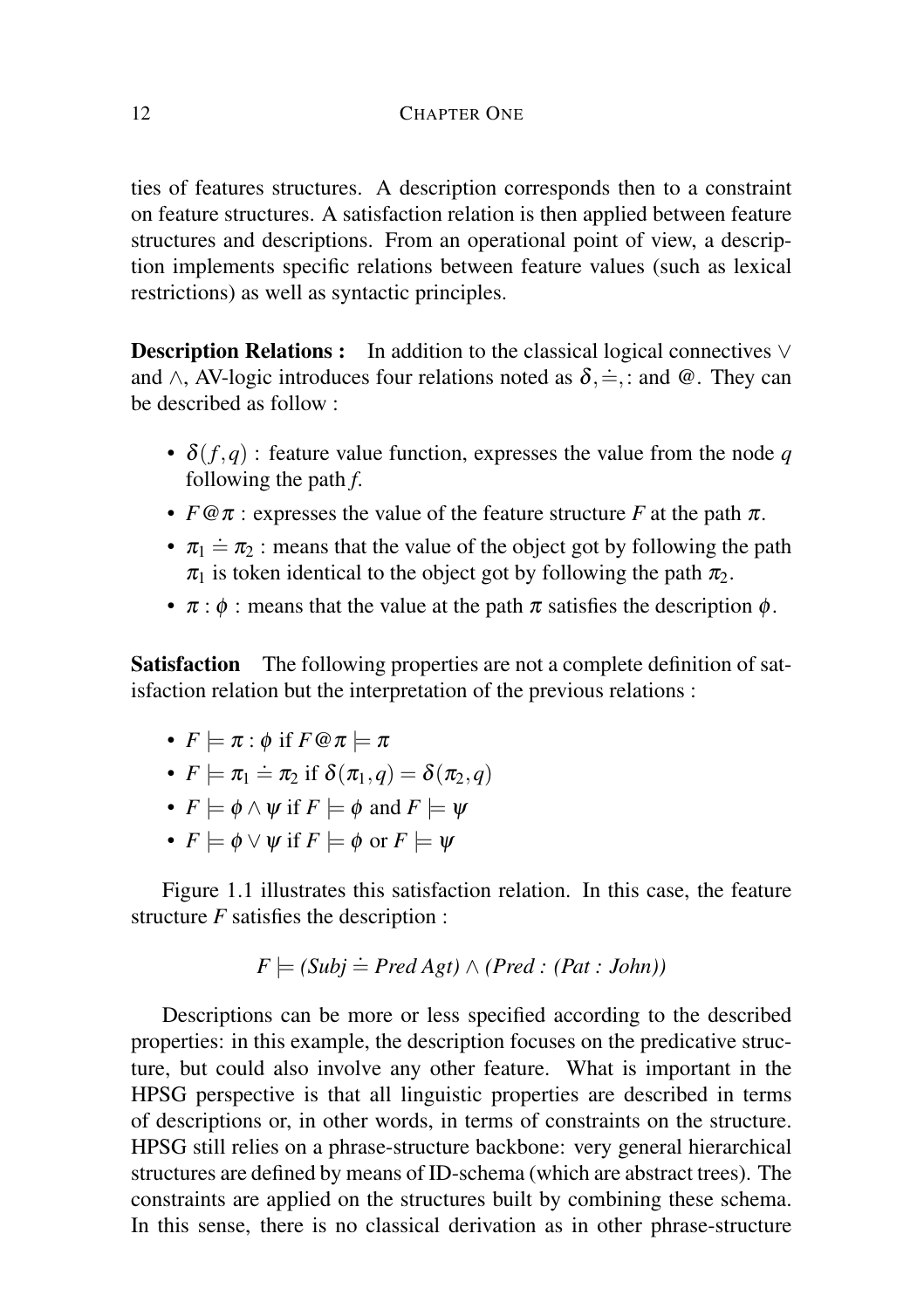

Figure 1.1: Example of a feature-structure satisfying an input description

approaches (for example GPSG in which ID-rules need to be applied), the structure is directly built thanks to a satisfaction process. We can say that HPSG is then a truly constraint-based theory, in which constraints are not only a filtering device, but the core of the process.

## 1.3.4 OT: RELAXING CONSTRAINTS

Optimality Theory (Prince and Smolensky, 1993) also occupies a central position in the use of constraints in linguistic theory. More precisely, OT introduced among other things the notion of constraint violation: constraints stipulate any kind of linguistic information, but they all can be violated by some structures.

OT has a specific architecture relying on two steps:

- 1. Generation (GEN): starting from an input representing an underlying form, generation of all the possible outputs, also called candidates.
- 2. Evaluation (EVAL): selection of the optimal candidate (the output) thanks to a set of ordered constraints (in some presentations, the set of constraints are considered as a component of the theory, as GEN and EVAL).



In OT, the lexicon contains the underlying forms, starting from which GEN generates all candidates. The set of candidates is then filtered (and or-